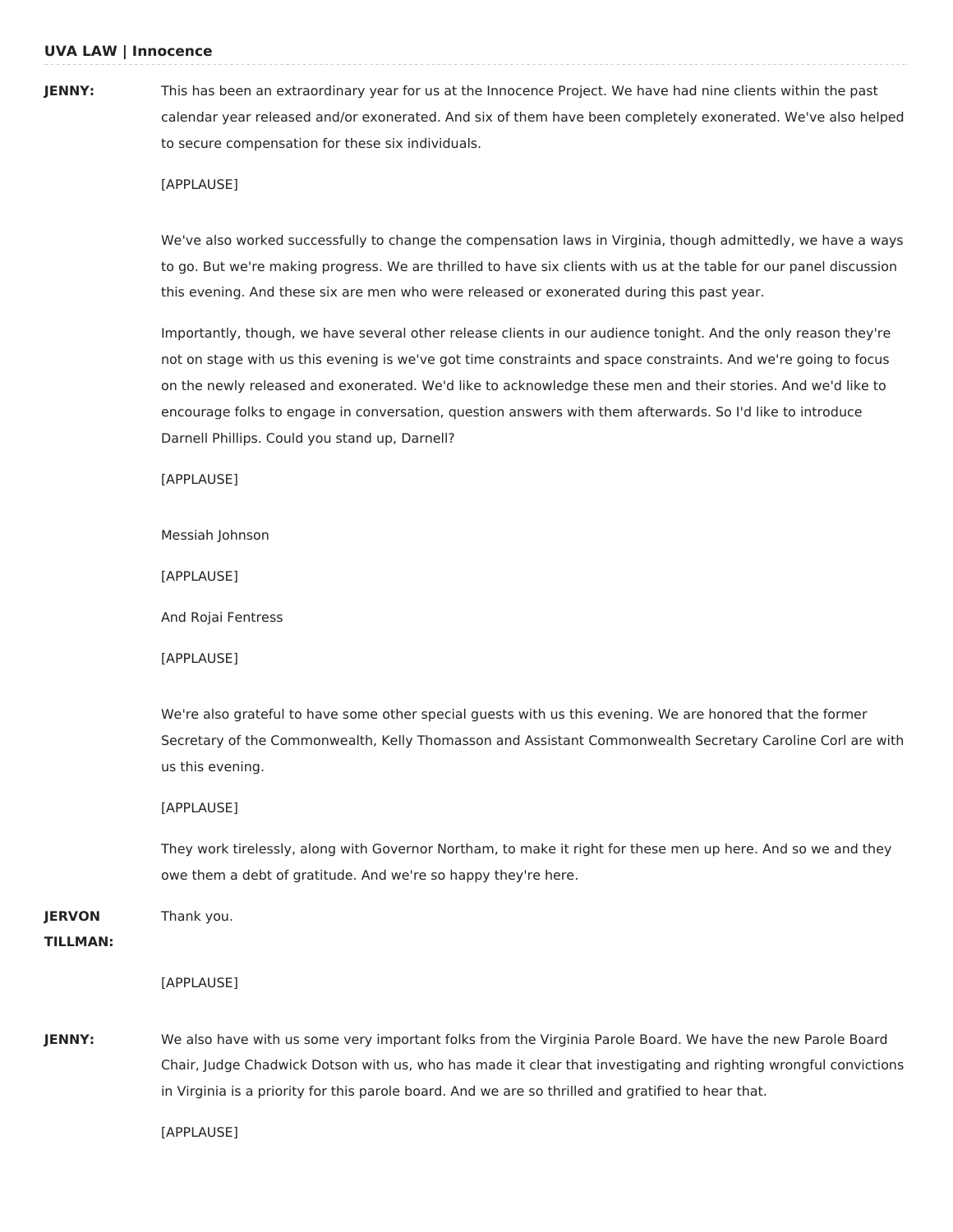We also have the Head Investigator with the Parole Board, Trudy Harris, with us this evening. And I can't tell you the number of hours and resources that Trudy put in to Bobby Morman's case and Joey Carter's case. Joey couldn't be with us this evening, but she is owed a great round of applause for all her work.

## [APPLAUSE]

We also have with us Deirdre Enright, who is the Founding Director of the Innocence Project, and worked long and hard on so many of our cases. Deirdre has transitioned into her new role as director for the Project for Informed Reform and the director for the Center for wrongful-- I'm sorry-- for Criminal Justice. She wears many hats.

And we're so thrilled she could be with us tonight. She spent many years working on the cases of several men in this room, including Emerson Stevens, who was finally exonerated this past summer by Governor Northam.

#### [APPLAUSE]

Deirdre also spent countless hours and days and weeks and months and years working on Roger Fentress case and Messiah Johnson's case.

#### [APPLAUSE]

So I'm just going to tell you how this is going to work this evening. We're trying to get in-- we are fortunate enough to have a lot of clients out here who need to tell their story. We are less fortunate that we've got to do it within about an hour's time frame. So what we're going to do is give you a brief synopsis of our client's case, and then ask a few questions of each client.

And we hope to end the panel discussion in an hour so that there's time afterward for questions and mingling. And we may be able, depending on time, to take questions during the presentation. But we're going to move as fast as we can, but it's hard to tell these stories in a short amount of time. So like I said, I encourage you to follow up with these folks afterwards if you want to hear more.

I'm going to start by turning the program over to Deirdre, who's going to begin the panel discussion telling us a little bit about Emerson Stevens' case, and then having a few questions with him.

**DEIRDRE ENRIGHT:** Thanks, Jenny. So Emerson came to our clinic almost when we opened the doors in 2009. And we spent the entire time working on his case. It had a lot of ups and downs. We talk all the time about the number of times we thought we were going to have to call in and say, we're done. We can't do anything more. There's nothing more to be done. But since no one can ever face that music, we would just pretend that everything was going to go fine.

> He was accused, convicted of murdering a young woman in Lancaster County in 1986. Well, and there were two trials, yes. And it was a really, really close-knit community. And it was a very sensational murder.

> And things like that do not happen in Lancaster. And that was part of what went wrong in his case. The community is very, very tight knit. There's-- everyone's related by some degree. In fact, one of his own cousins became a witness against him.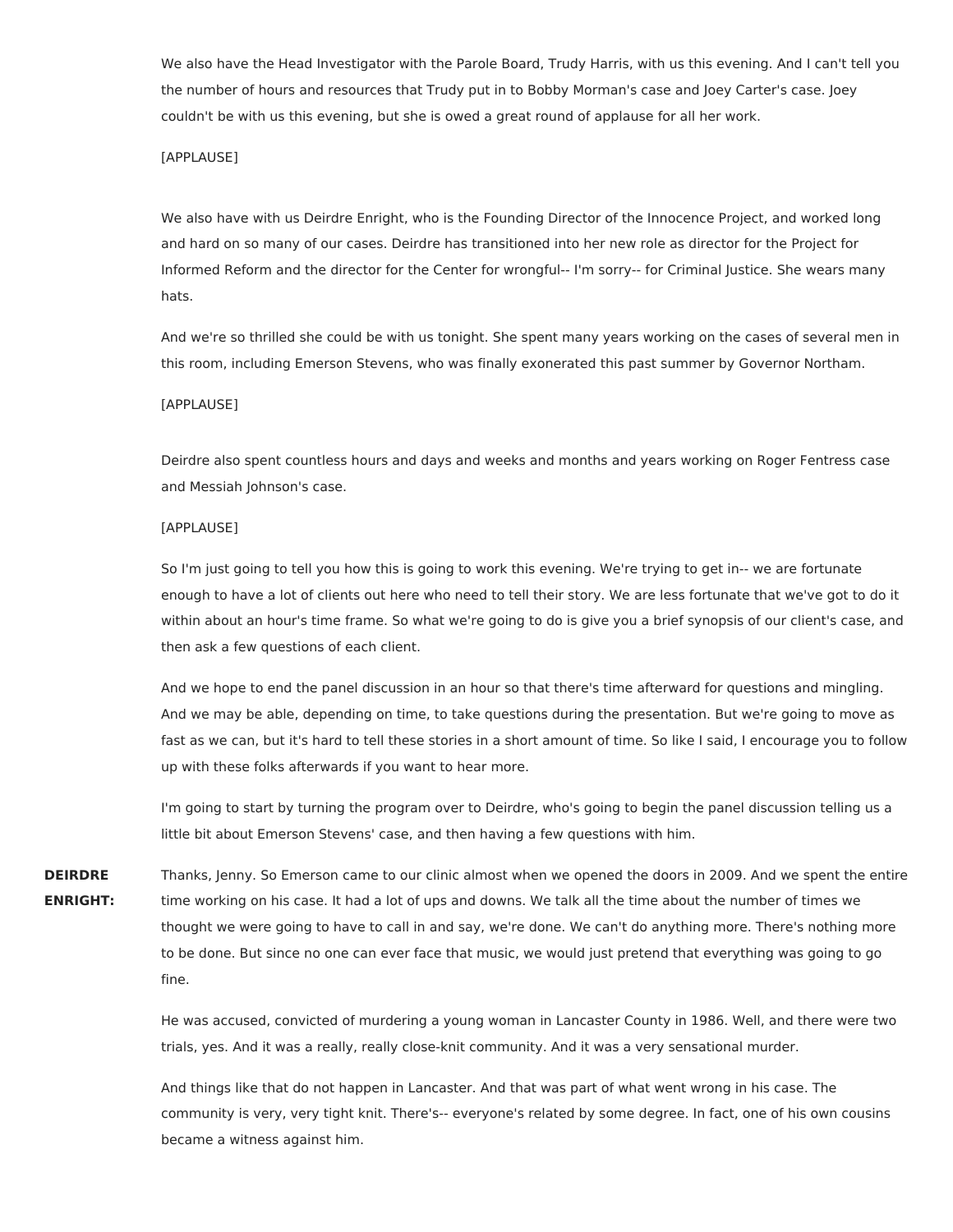And it was still so sensational when we went there to start investigating, that we would start looking at records in the courthouse, and by the time we got to the first witness, they would say, oh, yeah, we knew you were here already. Someone already told us you were here. So word traveled fast.

What happened? She was found four days after she was murdered, in the river. She was naked. She had cuts on her back. And there was no hint of anyone who would have that kind of animosity toward her in the beginning.

A multi-task force formed. The FBI came into town. The state police came into town. The local police came into town.

But like most multi-jurisdictional task force, if you don't solve it quickly, they disband. They write a report. They leave town.

And in this case, when they left town, they left the case with a prosecutor who had just been elected and had never prosecuted a serious felony at all. And the lead detective had also never had a case that was serious. So the state police had somebody that stayed, and became the leader and the driver of the train of the investigation. And I'm going to let Emerson talk about him a little bit, because he became the reason why there probably was a conviction at all.

Emerson-- well, innocence cases have pretty much seven red flags for things to go wrong that we see a pattern, not just in Virginia, everywhere. Emerson had almost every red flag that there could be. He had junk science. There was prosecutorial misconduct. There was police misconduct. There was a number-- eyewitness identification.

But one problem that Emerson did not have was-- we thought, in the beginning-- was a bad lawyer. We read the transcripts. And we thought this guy fought for him. This guy really liked him. He believed in his innocence. But in the end, that kind of went wrong. And I want you to tell everybody why that went wrong.

**EMERSON STEVENS:** Yes, well, because my trial attorney, they didn't like him because he was not from the area was one reason. And he was kind of cocky. And he let everybody know it.

> So when they found me guilty in my last trial, he got so hyped up, he kicked the chair. And the judge was going to have him arrested. The judge told him, said, if he didn't calm down, that he would fine him in contempt of court and lock him up.

> He said, well, he said, that was a \$100 fine. He said, well, I'll kick it again and you can charge me \$200. So that's the way my trial attorney was. He was cocky, and they didn't like that.

**DEIRDRE ENRIGHT:** Yeah, when I first met him, he had me and the students at his house. And we told him what we were doing. And at the end, he did a Socratic-method interview of me. And he said, Miss Enright, why don't you tell me why you think Mr. Stevens was convicted? And I went on about bad prosecutors, bad police, bad detectives, bad everybody.

> And he said, no, do you want to try again? And I said, sure, OK, it was a bad judge. It was-- and finally he said, Miss Enright, he was convicted because I'm an asshole. And I said, OK, well, students, start writing. Let's write this down right now.

> And he said, I was young. I was new. And I knew I was really good. And I thought I was better than everybody.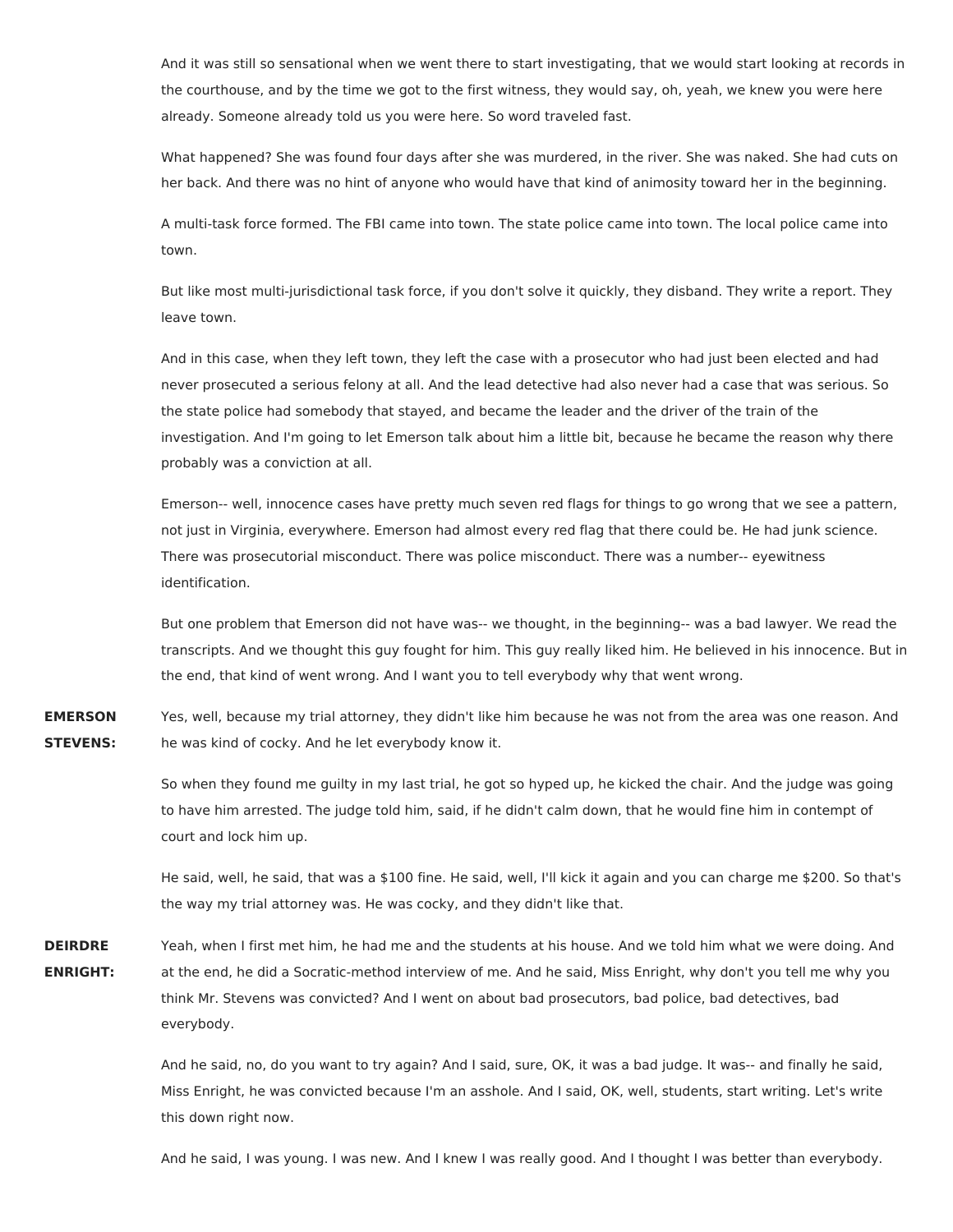And he said, and I thought I would show them. I would school this community about how to defend somebody. And he said, and I didn't think at all about what would-- they would hate me and they would hate my client too. And when we did go to interview jurors, that was precisely what had happened. And it was something he learned later in his career, too late, although he never left his side. For years, he stayed vigilant about this case.

Another reason why you're here is because of a pesky little old white lady named Beverly Monroe, who-- I want you to tell them who she is and why she became your justice warrior.

**EMERSON STEVENS:** Yes, Beverly Monroe is one of my number-one fans. She was also convicted and sent to prison by David Riley, the state investigator, who made up evidence and told lies on her. And she served time in prison also, by David Riley, which he is a dirty cop.

> And we don't deserve to be sent to prison because of what they do or how they do. You could tell him one thing. And he didn't want to hear that. He wanted to do everything his way.

> So but Beverly Monroe, she's been a great friend to me. She is still a great friend. Like I say, she's one of my number one fans. And she's kind of helped [INAUDIBLE] along. And when they were doing an investigation on my case, she would not let them give up.

**DEIRDRE ENRIGHT:** That's true. And her daughter also helped get her mother out of prison. Beverly's daughter became a lawyer and later started her own Innocence Project to exonerate people. So she's another person that we should just have a whole event around.

> She also-- one of the things that Dave Riley would do was plant ideas during the interrogation, to plant ideas into the people into talking to, try and force them to say things that they wanted them to say. And so since Emerson wouldn't confess, he thought, well, the best thing I'm probably going to be able to do is get him to change his story somehow.

> So he said to Emerson, well, maybe you stopped on the road near the victim's house. Maybe you were in the area. And he said, no. Why would I stop on the road? And he said, maybe you stopped to urinate. Maybe you just pulled over and stopped to urinate.

> And when he wouldn't stop interrogating him, and come to his work, and come to his [? home, ?] finally, one day, Emerson said, if somebody saw me there, you're telling me someone saw me there, maybe it's because I stopped to urinate on the road near that. And that became, he's a liar, he was here.

> The brilliance of that was-- I can't take credit for it, because there was a woman who covered this case for the Washingtonian Magazine, which you should go read because it's really well done. But David Riley wouldn't talk to me when I went to investigate Emerson's case. He said that he'd heard about me and he heard that I twist people's words, which I thought was really funny and ironic.

> But anyhow, but [? Marisa ?] went to talk to him. And somehow, she had magic forces that I did not have. And he told her, on the record, that-- he said, oh, that idea of him on the road, urinating, I planted that idea, I gave him that idea, as though, proudly, he had done he'd done his job. So the truth comes out in many different ways in Emerson's case.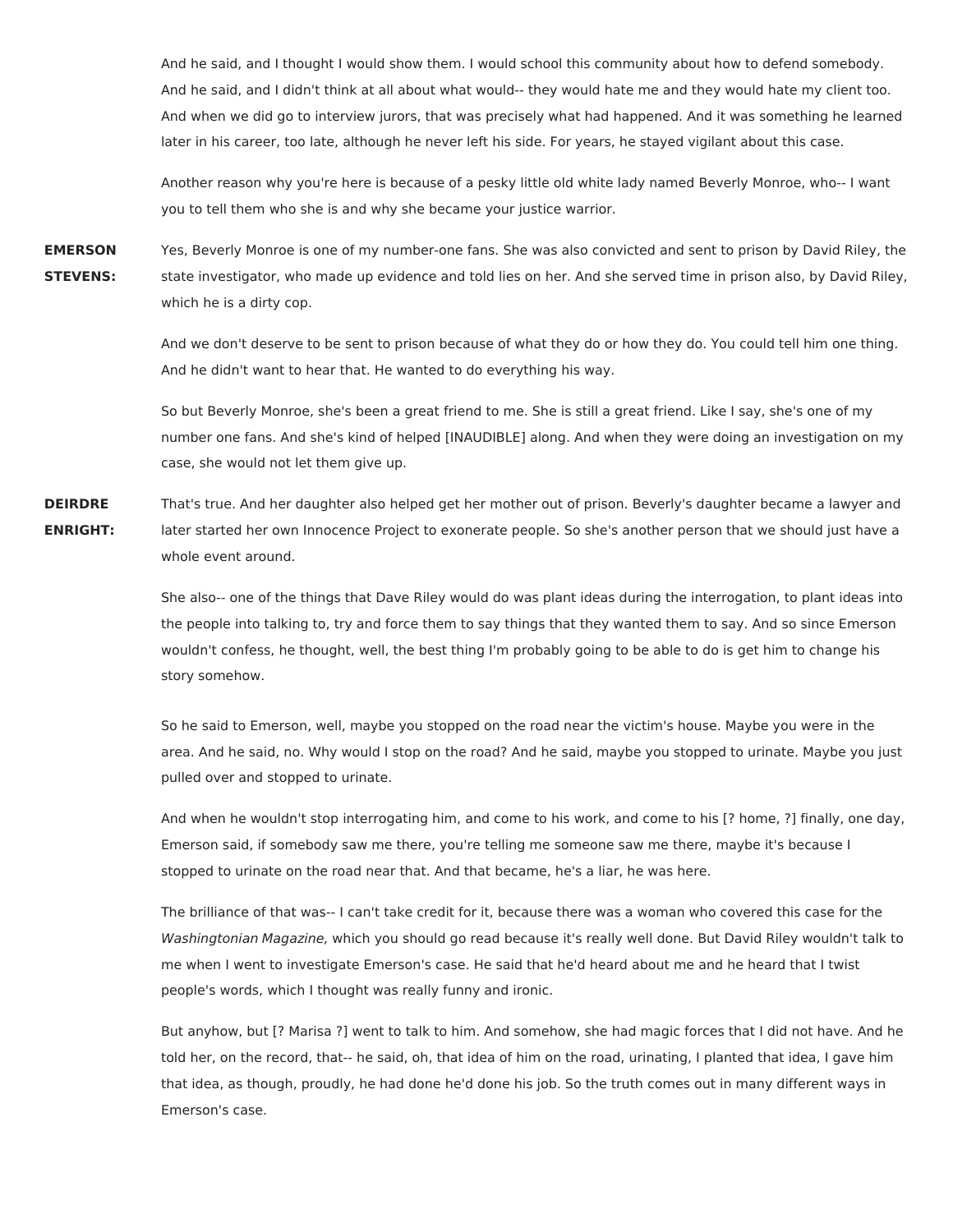So Michael Hash, who's another exoneree, once told me that one of the biggest problems for him was that because everyone was so sure he would be found innocent, no one had ever told him about what prison would be like. And I don't know if that was true for you or if that happened, but I wonder if anyone gave you any information or advice about going to prison? **EMERSON STEVENS:** No.

**DEIRDRE** Tell them about how much time you ended up serving for the crime.

**ENRIGHT:**

**EMERSON STEVENS:** I served 31 years 10 months and one week for a crime that I had nothing to do with. My time in prison was-- no one told me what prison life was like. It was rough.

> Being in prison with other people that I know that had committed their crimes, it's just very hard to deal with. Being in the same rooms with them, the same cell with them, sleeping with them, [? in ?] [? the ?] [? different ?] double bunks.

But it was terrible. It was rough. It was something I do not want to experience ever again. And like I say, it's rough. And being out of prison is great. And I could thank the Innocence Project. They are great people--

[APPLAUSE]

They do their job. And we are all examples, right down the line. We are all examples of what went wrong in our cases. And the Innocence Project worked hard to get us out. And I thank God. And I think these people, Innocence people, Innocence Project, the UVA. They're the best.

[APPLAUSE]

**DEIRDRE** Emerson's free afterwards to entertain questions. He's got millions of answers.

## **ENRIGHT:**

**JULIET HATCHETT:** Thanks, Emerson. And thank you, Deirdre. So I'm Juliet Hatchett. And I'm going to talk to Lamar Barnes next, who's seated two seats to my left and appears to be filming me.

[LAUGHTER]

So, Lamar-- and Bobby, could you hand him a microphone?

**LAMAR** Thank you, sir.

**BARNES:**

**JULIET HATCHETT:** So Lamar was convicted of a Portsmouth, Virginia murder in 2002. It was a devastatingly brutal crime. A pregnant woman was shot in the head and killed. And her partner, the father of her child, was also shot in the head, and miraculously survived.

> There were two juveniles who were also at the house when this happened. And one of them was stabbed and the other was injured. So the two juveniles survived.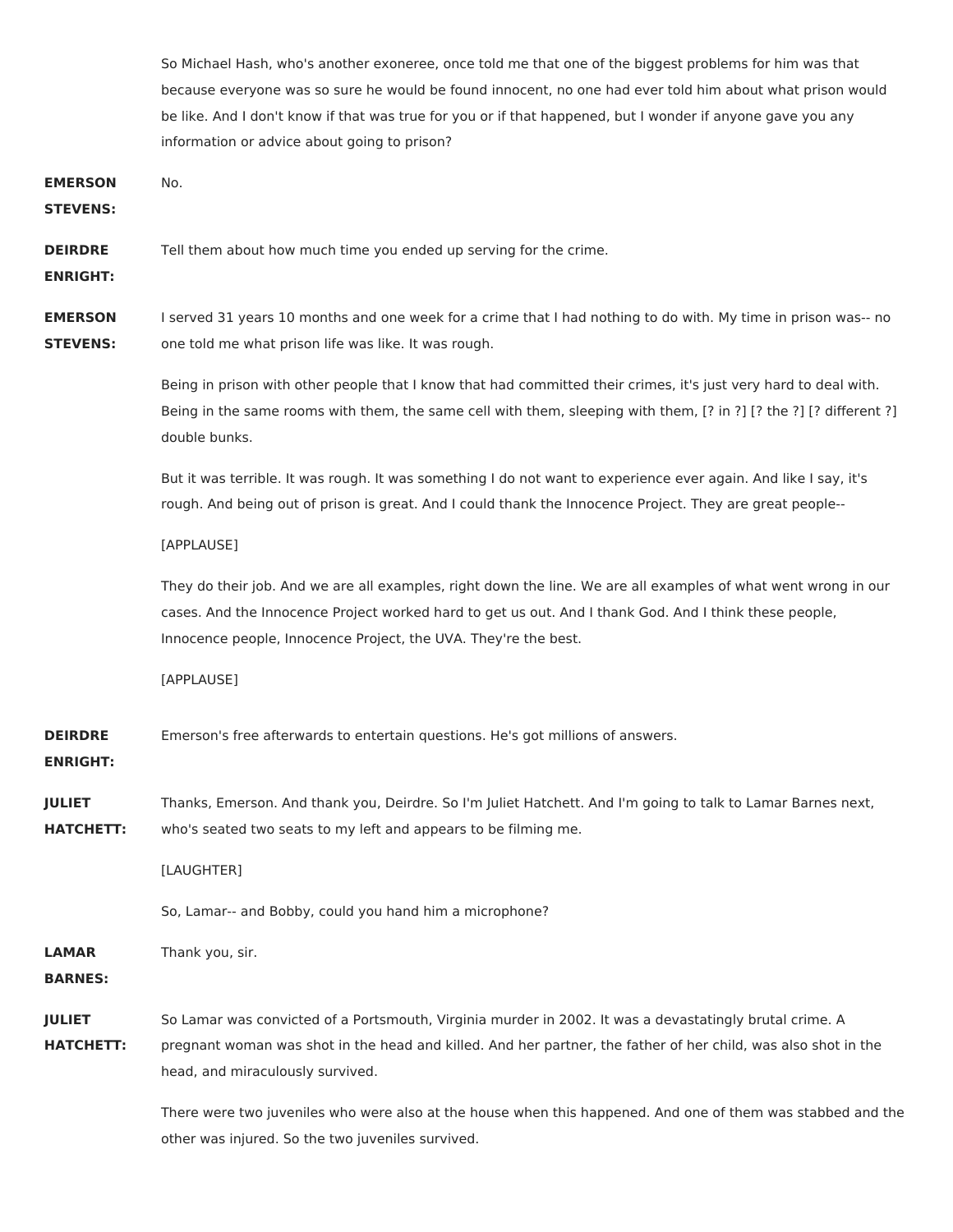And the crime was definitely committed by two people. And one of them was pretty immediately identified. And it was a man named Michael Artis, who is Lamar's cousin. It was pretty clear from the start that Michael Artis was the man who had interacted with the two juveniles who'd been stabbed, and that a different person had been the shooter.

And Lamar was identified as the shooter. We now, by just a mistake of fate, largely because Lamar spent a lot of time with his cousin, Michael Artis, we've now reviewed-- had the opportunity to review the files in the case. And we can see that Lamar's name was first mentioned because someone who had been to the house before said, I've seen Michael at the house with Lamar before. And that became Lamar was the guy who was with Michael that day. The train got out of the station and never stopped from there.

At trial, the two juveniles who were 14 and 15, and were threatened with possession of marijuana charges, both testified against Lamar. They both identified him, although with varying degrees of certainty. They have both subsequently said that they acted under severe threats and pressure. They were obviously extraordinarily young and had been through something extremely traumatic.

The surviving man, who was shot, also identified Lamar. But we now that before trial, he had expressed quite a bit of doubt about that identification. And the prosecution was aware of that at the time.

He was also facing charges at the time. And what we now, from the years of investigation that we've done, is that the charges against him were being manipulated. A special prosecutor had been brought in to come and prosecute the case against him.

Since he was the primary witness in a murder, the prosecution in Portsmouth had a conflict of interest when it came to his case. So they brought in a prosecutor from another jurisdiction. What we know, we've seen internal emails showing that there was coordination between the two offices to make sure that when Mr Barnes was at trial, this main witness, whose name was Mark King, would have charges hanging over his head, and would do what the prosecution wanted him to do, identify the correct person.

And then the charges would be dropped afterward. And in fact, the charges were dropped before the trial. And when Mark King started to express some discomfort with the idea that he had to testify against Lamar, Mark King was reindicted.

We ultimately were able to get access to all of the prosecution's files in this a couple of years ago, because the Commonwealth's attorney in the city of Portsmouth let us into her office and was willing to hear us out. And she said, this sounds like a terrible case. I want you to have access to everything you need.

At the time, she was not legally required to give us access to her files. She is now because of a law that we actually worked on a couple of years ago that changed the Freedom of Information Act in Virginia. But we were able to get access to a lot of information that at the time was not required. And it's an example of when prosecutors want to right wrongs, what can happen.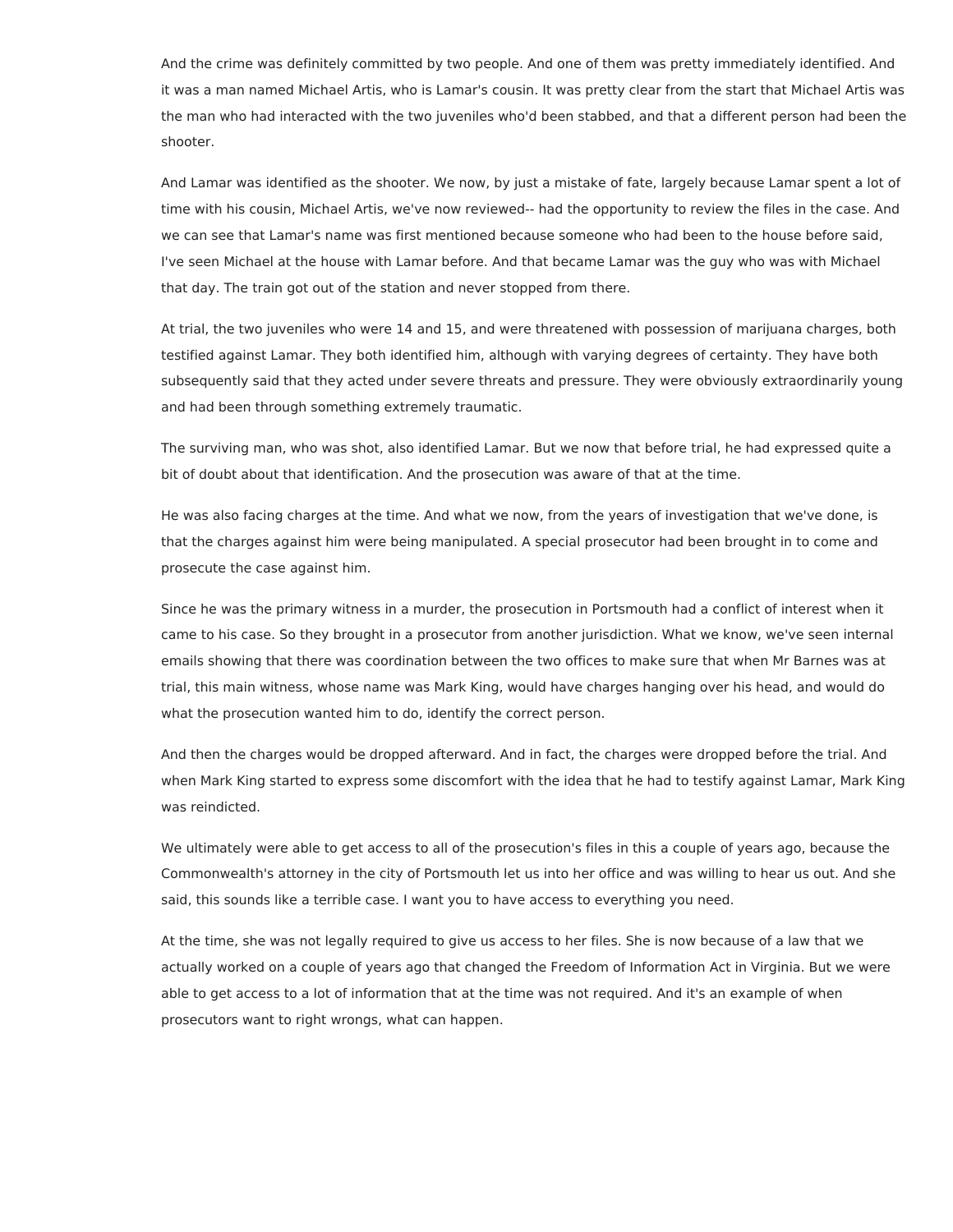So we, with the help of a former student who's here now, [? Simone ?] [? Rousseau, ?] who was obsessed with this case and would not let it go, we decided to file a petition for writ of habeas corpus, in addition to a petition for writ of actual innocence in Lamar's case. Around the same time, the former attorney general, Attorney General Herring, formed a Conviction Integrity Unit in Virginia, which was designed to look into cases where we thought there was a faulty conviction, and to investigate them, and determine whether or not they could move forward and try to get someone exonerated.

So we took this case to the Conviction Integrity Unit and said, here's a gift. Please, please work on this. And we have one of the attorneys from the CIU here, Emilee Hasbrouck, who worked very hard on this case. Ultimately, the attorney general agreed that this man was obviously innocent, and agreed to join in the litigation, meaning that when we took his case into court, no one was opposing us. The state was saying we agree, he should be exonerated.

So we filed in court. And then some other people who are here were also doing a lot of hard work on this and reviewing the absolute pardon petition that was also pending. And on-- was it January 4, Lamar? On January 4, Lamar received an absolute pardon and walked out of prison after 20 years.

### [APPLAUSE]

So Lamar, I want to talk about-- one of the extraordinary things about Lamar's case is that one of the victims in the case, this man, Mark King, who'd been shot in the head, felt awful about what had happened and the role that he had played in Lamar's conviction. And for years, he was writing to anyone who would listen, and asking for help.

So Mark King wrote to senators. He wrote to us. He wrote to everyone he could. That's not really something that we see very frequently. He specifically told us he'd go to prison if he had to, to help.

And so, Lamar, I wanted to ask you-- that's a very unique thing about your case. And how did it feel for you when you found out that one of the victims was on your side and wanted to make sure that you got justice?

**LAMAR BARNES:** Good question. How y'all ladies and gentlemen doing today? Well, I wasn't surprised, because I had received a letter from him in the mail. And he was telling me all the organizations that he reached out to, even how the prosecutor told him that, if you testify on him, we will drop your charges and that he did it because he didn't want to go back to prison.

> So to me, it was kind of understandable, because the first law of nature self-preservation. Anybody is going to take care of theirself in any situation. But there are certain codes and things that you shouldn't do. So I guess he felt as though he was wrong, even though his daughter may have disabilities, and maybe even though his wife may have passed away. But he knew he was wrong in the process. So at the end of the day, I respect him for that.

So was I surprised? No. But was I relieved? Yeah. So I just I appreciate him for that.

He could have-- when you're shot in the head and you're dealing with disability too, you might want to feel revenge against somebody, whoever it may be. So he could have felt like that, but he didn't. He took the right road and I appreciate it. So that's how I feel about that.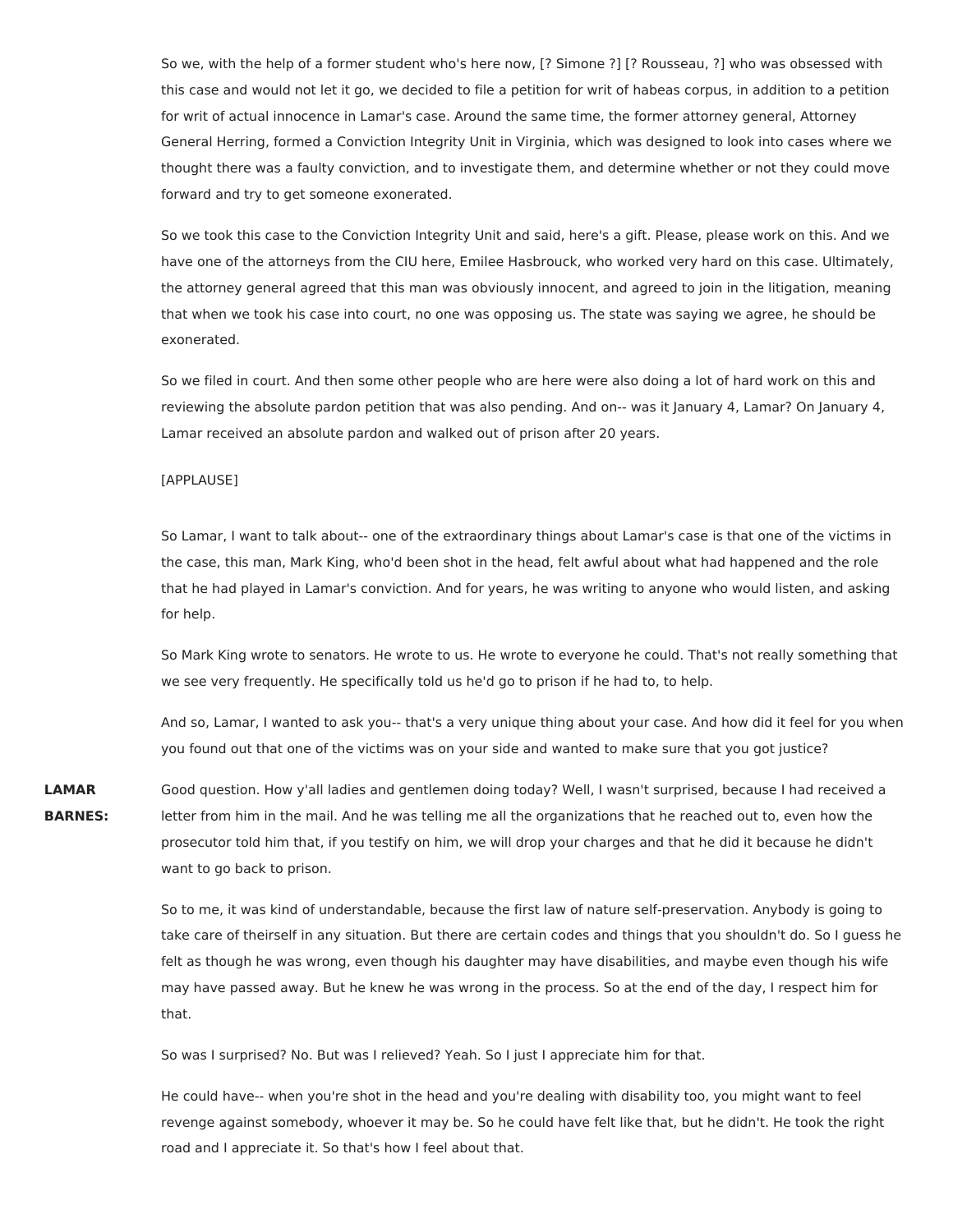**JULIET HATCHETT:** Mark King has unfortunately passed away in 2020. But we were able to get his statements on video. And he gave sworn declarations.

> And one of the really devastating things about this is that we weren't able to get Lamar out in time for him to meet Mark King. I would love for Mark to be here today, telling his story. Lamar, could you also talk about-- I know when we took your case to the Conviction Integrity Unit, we were talking to you all the time, keeping you updated. And when you found out that the CIU saw your case, agreed with it, was going to join in, what was that like? Was that a weight off your shoulders?

**LAMAR** Mm-hmm, I felt like I could hug my mama again.

**BARNES:**

**JULIET HATCHETT:** Yeah, I think at that time, we knew that if we could go into court, and there's no one opposing us, that was the best-case scenario. So there is a lot of pressure around that and a lot of back and forth about what was going to happen. But that was a big, big moment in the journey that was your exoneration.

**LAMAR** It was. Y'all pardon me if I get emotional. I do every time.

**BARNES:**

**AUDIENCE:** It's all right, bro

**JULIET** That's OK. All right, I don't want to make you cry, but--

**HATCHETT:**

**LAMAR** You already did.

**BARNES:**

[JULIET LAUGHS]

It's joy.

**JULIET HATCHETT:** Could you talk a little bit about your relationships with the students here at UVA and what it was like working with students who were volunteering their time for your case? Lamar's case, the first year that it was investigated was with our academic clinic. And the second year that it was investigated, it was with our volunteer pro-bono clinic, which is the one that we're fundraising for tonight.

> And some students-- two of the students who were on Lamar's case were so invested in it that-- you can't take the academic clinic twice in a row. The American Bar Association won't allow us to do that. So these two students took the case to the pro-bono clinic their third year of law school and said, we're going to see this out.

> And then we didn't quite finish it that year. And so one of the students then went to a law firm and said I'm going to continue working on this pro bono at a law firm, and ultimately was able to do that. So could you talk about that a little bit?

**LAMAR** I really don't want to talk about it, but I do want to do a standing ovation, though.

**BARNES:**

**JULIET** OK. [LAUGHS]

**HATCHETT:**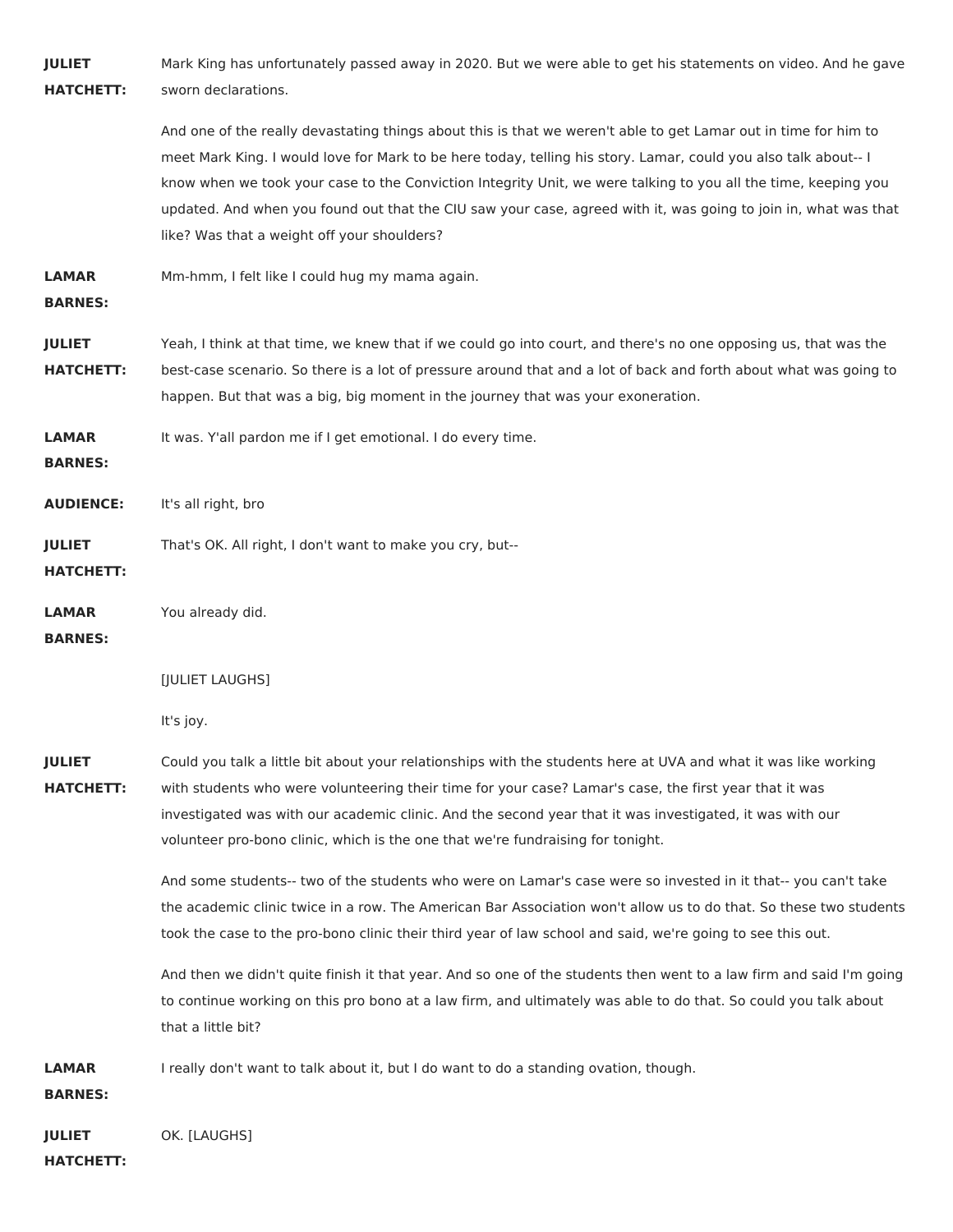| <b>LAMAR</b><br><b>BARNES:</b>    | She knows she's special. I don't want to, because I'm crying already. But she's a dynamic woman.                                                                                                                                                                                                                                                 |
|-----------------------------------|--------------------------------------------------------------------------------------------------------------------------------------------------------------------------------------------------------------------------------------------------------------------------------------------------------------------------------------------------|
| <b>JULIET</b><br><b>HATCHETT:</b> | You said she was scary the first time you met her.                                                                                                                                                                                                                                                                                               |
| <b>LAMAR</b><br><b>BARNES:</b>    | I ain't going to say she was scary. She just had a determined look, that she ain't want to look back. I appreciated<br>that. I told her from the first day I'd seen her. She just looked very determined. I liked that about her.<br>But she's a very nice woman. She stayed down. She could have went to work for anybody, but she stayed here. |
| <b>JULIET</b><br><b>HATCHETT:</b> | I think I recall you saying you kind of wish she was your lawyer because she was more intimidating than I was.                                                                                                                                                                                                                                   |
|                                   | [LAUGHTER]                                                                                                                                                                                                                                                                                                                                       |
| <b>LAMAR</b><br><b>BARNES:</b>    | Why do you do that? But I really don't have nothing to complain about. I had 628 years.                                                                                                                                                                                                                                                          |
| <b>LAMONT</b><br><b>MADISON:</b>  | Dang.                                                                                                                                                                                                                                                                                                                                            |
| <b>LAMAR</b><br><b>BARNES:</b>    | That was my reality. (CHOKING UP) I ain't never think I'd be sitting in front of y'all, for free. I didn't pay nobody.                                                                                                                                                                                                                           |
|                                   | You got people out here paying for lawyers who can't even get out. These people did it for free, dedicated their<br>time. I appreciate them. If it wasn't for them, I wouldn't even be here at all, y'all. So I appreciate all y'all. I really<br>do.                                                                                            |
|                                   | (CHOKING UP) So Ms. Juliet, your university, everybody that contributed to sustain us all here, I appreciate y'all. I<br>really do.                                                                                                                                                                                                              |
| [? LAMONT<br><b>MADISON:</b>      | ?] Amen.                                                                                                                                                                                                                                                                                                                                         |
| <b>LAMAR</b><br><b>BARNES:</b>    | That's all I've got to say [INAUDIBLE].                                                                                                                                                                                                                                                                                                          |
| <b>JULIET</b><br><b>HATCHETT:</b> | Thank you.                                                                                                                                                                                                                                                                                                                                       |
| <b>LAMAR</b><br><b>BARNES:</b>    | I can't keep talking.                                                                                                                                                                                                                                                                                                                            |
| <b>JULIET</b><br><b>HATCHETT:</b> | I'm going to stop making you cry now.                                                                                                                                                                                                                                                                                                            |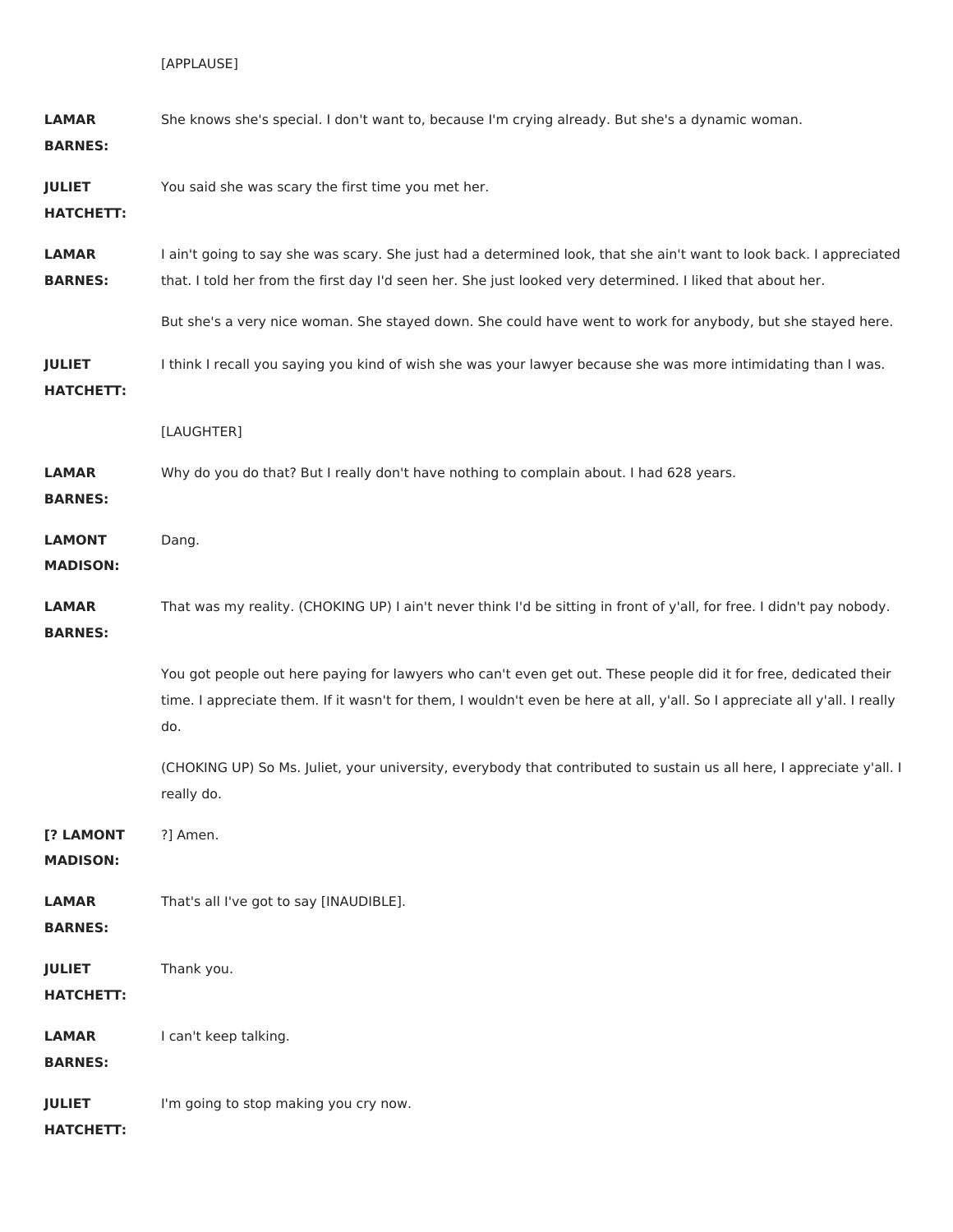[APPLAUSE]

**LAMAR BARNES:** But these are tears of joy though. These are tears of joy. Look, I ain't boo-hooing to nobody. These are tears of joy because I appreciate you all. And I don't cry from the people. I never cried, not one time, in prison, not one time.

But since I've been home, I can't name not one thing that ain't cried. But it's pain that you have for 20 years.

You don't get a chance to express that in prison. You can't do it. So now it's just like I'm a fountain. I just be running.

But I don't care, though. I laugh. I smile at it. I don't look at it as being negative or nothing like that.

I just look at it as joy. I just appreciate-- I feel like I've been born again.

I was 19 when I got incarcerated. I'm 40 now. So I spent half of my life in prison, half my life on the street.

So what I'm at, 20? That's what I feel like. I ain't seen no 20s or 30s in society. I've seen it in prison.

So I made prison my university. I learned everything I could learn in there. Said, this is where I'm going to be? I might as well learn [? everything ?] [? I ?] [? could ?] learn.

I've got my own business now. I haven't been compensated yet. I've got my driver's license. I've never had a driver's license in my life. I feel good when I ride past the police, let's be honest.

**JULIET** All right, Lamar, I'm going to stop making you cry now.

**HATCHETT:**

**LAMAR** But I know y'all gotta go. [INAUDIBLE]. But that's my story. I appreciate y'all for listening.

**BARNES:**

[APPLAUSE]

[INAUDIBLE].

**JULIET HATCHETT:** Lamar, now you made everybody cry. All right, Gilbert, I'm going to do my best not to make you cry. So this is Gilbert Merritt. Gilbert is from Norfolk, Virginia, where he was convicted, in 2001, of a murder that he did not commit.

> Gilbert was investigated by an officer who has subsequently been exposed as having been corrupt for many years. His name is Robert Glenn Ford. He was a Norfolk detective on the homicide squad for decades. It came out in the early 2000s that Detective Ford had been taking bribes in exchange for making charges go away against people.

> He would take bribes and then show up in court and testify, and say that the person had served as an informant in a case, and in exchange, they should grant leniency, when that had not happened. He was ultimately found guilty of several different felonies and sentenced to, I believe, 12 and 1/2 years in prison, and recently completed that sentence.

> So we have investigated a number of cases involving this officer, including the case of Arsean Hicks, who is still in prison. And I hope very much that at one of these events in coming years, he will be here to tell his story.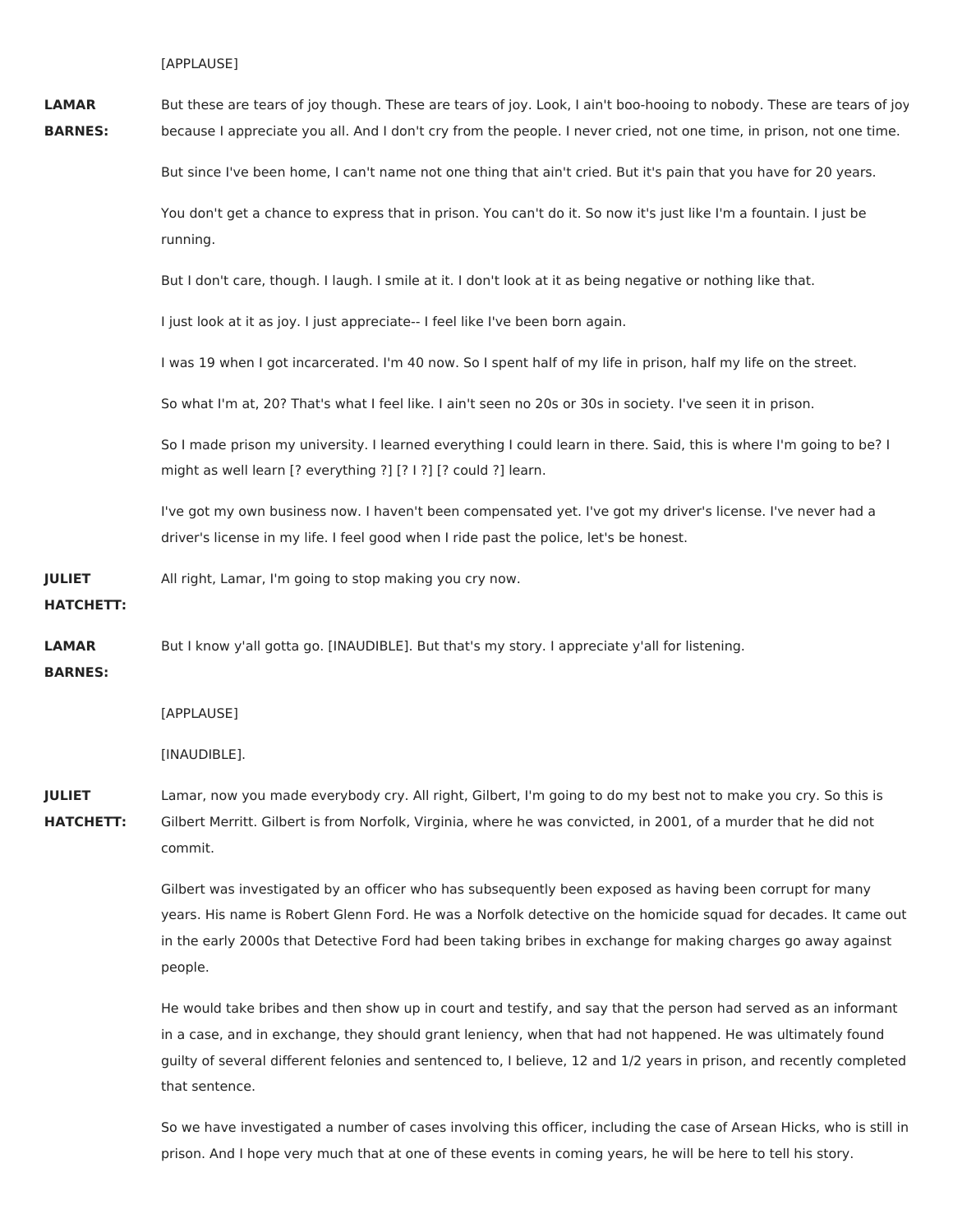Ford was the detective who investigated Gilbert's case. There was only one thing connecting Gilbert to the case, which was the word of a woman who said that Gilbert had confessed to her. She had an extraordinary amount of detail about the crime. She also was facing 80 years in Norfolk on drug charges.

She was also facing a probation violation in Virginia Beach. So this woman had a lot to gain by testifying against Mr Merritt. There's no physical evidence. There were no eyewitnesses who put him at the scene.

There was no other witness. It was solely a confession case. And this witness's testimony was both bolstered solely by Detective Ford. That was the entire case against Gilbert.

The first time I read the transcript, I kept thinking, OK, so now there's going to be evidence, when I turned the next page. And it wasn't there. It never came.

So many years later, the woman who testified against Gilbert came forward and said that she had lied. She said that Robert Glenn Ford had fed her this story, and that she was terrified of dying in prison. She was a mentally-ill addict who had served time before, but not serious time, and was facing 80 years.

So she came forward, met with us, gave a statement, and swore that the whole story had been false. So we ultimately filed a petition for writ of habeas corpus in Norfolk Circuit Court. And we were granted discovery.

And at that point we were very fortunate that McGuire Woods came on to help with the case. I some folks from McGuire Woods are here tonight. They have been absolutely invaluable in this case, and also in Mr Hicks' case in Norfolk.

So Gilbert's case is still pending. But while we've been litigating it, we were also advocating for Gilbert to receive a conditional pardon or an absolute pardon while this litigation was ongoing. And in January of this year, Gilbert was granted a conditional pardon.

So what that means is that Gilbert is released, but he is not exonerated. The murder conviction is still on his record. If we are successful in the habeas petition that is pending now, his conviction would be vacated. So Gilbert's case is a little different than these others because it is still very much live, very much pending.

We were just in court, having an evidentiary hearing, last month. And we're briefing that post-hearing briefing now. So Gilbert served 20 years? 20 years, and was released in January.

And Gilbert, I'm wondering if you could talk about-- something we hear a lot is how difficult it is to fight your case when you're in prison versus when you're out of prison. And you're one of the lucky few who is now getting to fight while you're out of prison. So I'm wondering if you could talk a little bit about how different it is now that you're out, to be able to meet with us in person, and not schedule a jail call that lasts-- prison call that lasts for 20 minutes and then gets cut off.

**GILBERT MERRITT:** It's extremely different. One thing I learned, when I first got incarcerated, my main thing was, OK, I was uneducated to the law. So when you're uneducated to the law, coming from where I come from, it's easy to be misled or-- so I'm reading, I'm reading, I'm reading, I'm reading, I'm reading. And one thing I learned in the Black Law Dictionary, it says ignorance to the law is no excuse. So right then and there, it tells you, regardless of what's going on, either you know your surroundings or you don't [? prove ?] [? your ?] point blank.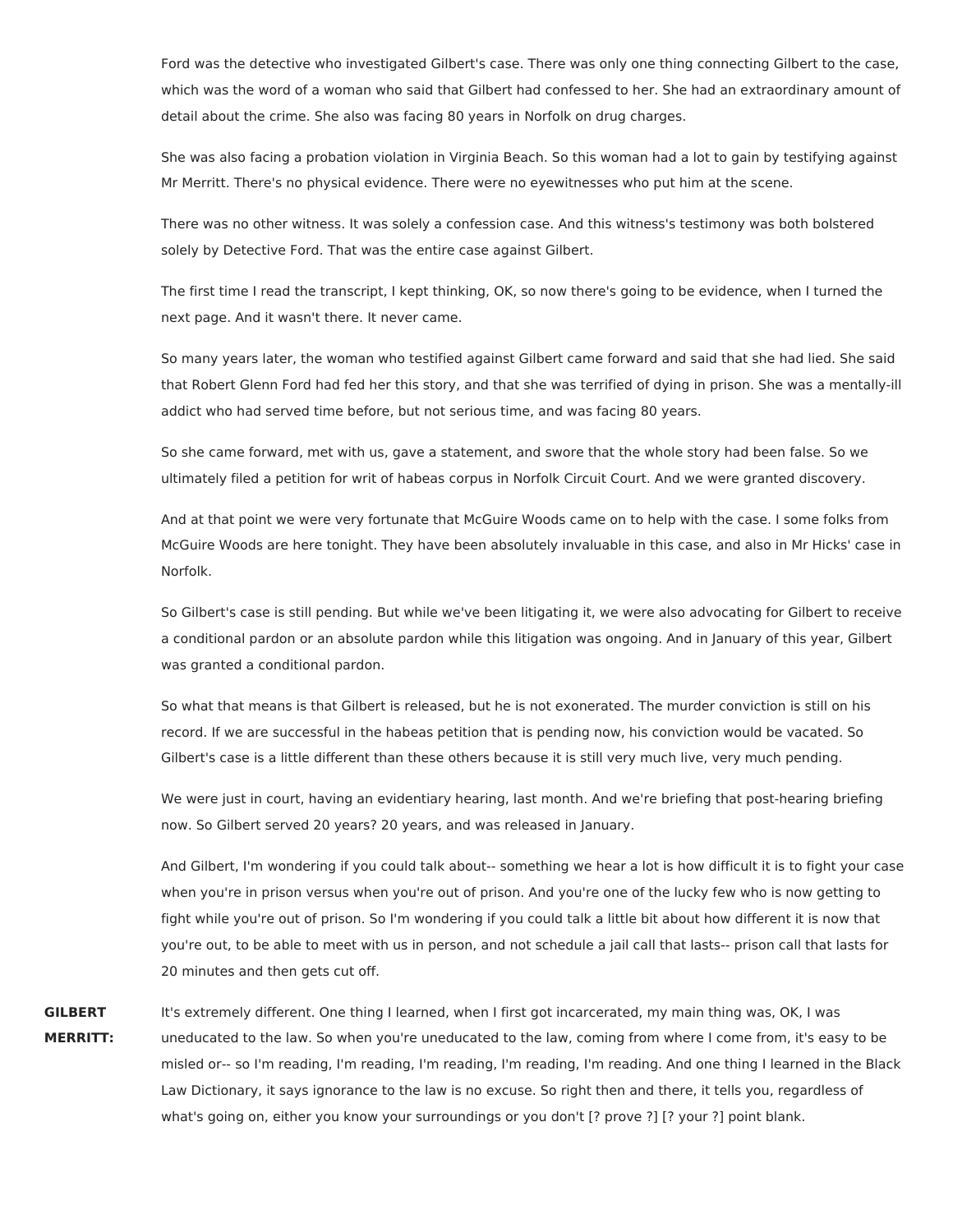And in the Commonwealth, you break the word down, it's exactly what it is-- either you're common or you've got to be wealthy. That's how I look at it, you know what I'm saying.

But I tried to fight it from the inside. And trying to understand the language but the law is-- it was beyond my comprehension at the time. You're talking about somebody who never graduated from high school.

So I had to go back and go to school first, just to understand reading, per se. Like you could read, but you've got to comprehend reading. So I had to go back to school just to learn how to read and comprehend. So it wasn't working for me. And by the time I ended up learning everything I learned, the time had expired. So me fighting my case was hard. So I had to reach out for help. I had to put my pride in my back pocket. So when I put my pride in my back pocket, I reached out to the Innocence Project.

And it was a process. I'm always scratching. I always say this. I say, I'm not that lucky.

I always said I'm not that lucky, it's not going to happen. That letter come through the door, I'm like [SCOFFS] oh, somebody loves me.

## [LAUGHS]

I always say this-- remember, I said this, you know what I'm saying-- somebody loves me. Yeah, since I filled the paper. I sent it back.

I'll never forget it. I come off Wallens Ridge, they send me Nottoway. I get to Nottoway, and Juliet come see me. And she sat down with me, and it was like a sense of relief. Because every day in the institution, it's like my chest is tight, my stomach's tight. You're just plain pissed off for you being in a situation you have no business being in.

But God gives you ease. After difficulty comes ease. And that ease walked through the door when I seen her. And she sat there and she comforted me. And she told me, look, we're going to do all we can.

I said, that's all I ask you to do. At the end of the day, somebody believed in me other than my family. And that's all I look for, somebody else to believe in me other than my family. My family's going to be there whether it's hard times or good times, but somebody outside of that to actually show love, genuine love for you-- and it wasn't just her. It was a whole team.

So from then on, regardless of what happened, I was comfortable at that situation. But we were trying to figure out how to navigate it behind it, while I was locked-- incarcerated, which was incredibly hard, because the gadgets you all got out here compared to what's in there, it's Flintstones to Jetsons.

#### [LAUGHTER]

So I come out here. And he tried to give me a phone. And I can't even-- I just want a flip phone. Everybody tells me I'm outdated. but it's different.

So when I came out here, and we started to strategize and fight the case, I look at the world. It's totally different now.

I'm more educated with the law out here than I was in there. And I thought I was good in there. I was even nowhere near it. All I was good at with the rule handbook said. So yeah, it's extremely well.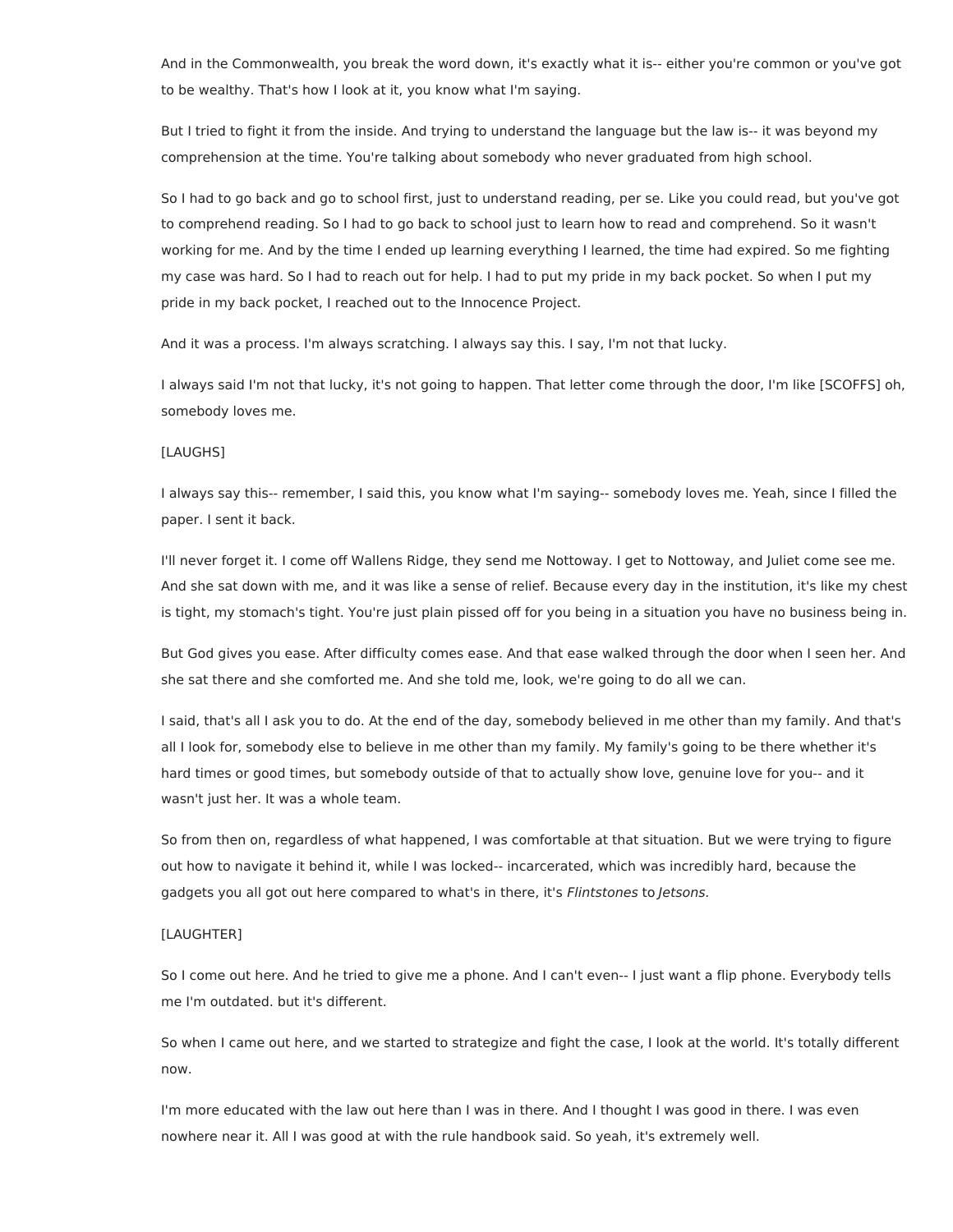| <b>IULIET</b>    | And Gilbert, one of the extraordinary things about your case is that it involves an officer who we to be quite    |
|------------------|-------------------------------------------------------------------------------------------------------------------|
| <b>HATCHETT:</b> | corrupt, who has served prison time. And I'm wondering, what's it like for you to that someone went to prison for |
|                  | the things that he did in cases like yours, but also that he's already out?                                       |

**GILBERT** [SIGHS]

## **MERRITT:**

See, that's the problem about us being human. We're prone for error. And they say the divine thing about what God instilled in us is forgiveness. But for an individual to take an oath and commit atrocities the way he'd done, and allow him to escape unscathed the way he did, there's still no real penalty for what he's done. I don't what else to say about that one.

**JULIET HATCHETT:** Fair enough. All right, I'm going to throw you a softball. And then I'm going to leave you alone. What's been the most surprising thing about reentry after 20 years, besides flip phones now being little screens?

**GILBERT** I've got an iPhone now.

**MERRITT:**

## [LAUGHTER]

No, just getting the whole adjustment to being in society as a citizen, as they say, Medicaid, job, 401, all these things I never thought about in my life, driving, home, all these things. It's coming. It's coming in a slow process.

It's hard. It's extremely hard. But I've got a good support system with the family, telling me stick it in and stay focused, keep your head up, chin out. But it's all right. I ain't complaining. I'd rather have these problems than them problems.

**JULIET** All right, thank you, Gilbert.

## **HATCHETT:**

## [APPLAUSE]

All right, I'm going to turn to Jervon Tillman before I hand it over to Jenny. And I'm sure we're running over time, but I'm doing the best I can. So Jervon is from Richmond, Virginia. And Jervon was convicted of the armed robbery of a pizza deliveryman in Henrico.

And something that we know, because we have DNA evidence in innocence cases, is that in 70% of wrongful convictions in which there's DNA proving, beyond any question in the world, that the person is innocent, in 70% of those cases, there's a mistaken eyewitness identification. Mistaken eyewitness identifications are, by far and away, the most common factor that leads to wrongful convictions. And one of the difficult things about them is that there's often absolutely no bad intent. There's just a mistake that's made. And it's very difficult to undo a mistake.

If someone commits perjury intentionally, they might have a crisis of conscience years later. But someone who's made a mistake and believes that they did the right thing can't have that sort of change. So we see mistaken identifications in quite a few of our cases, including Jervon's.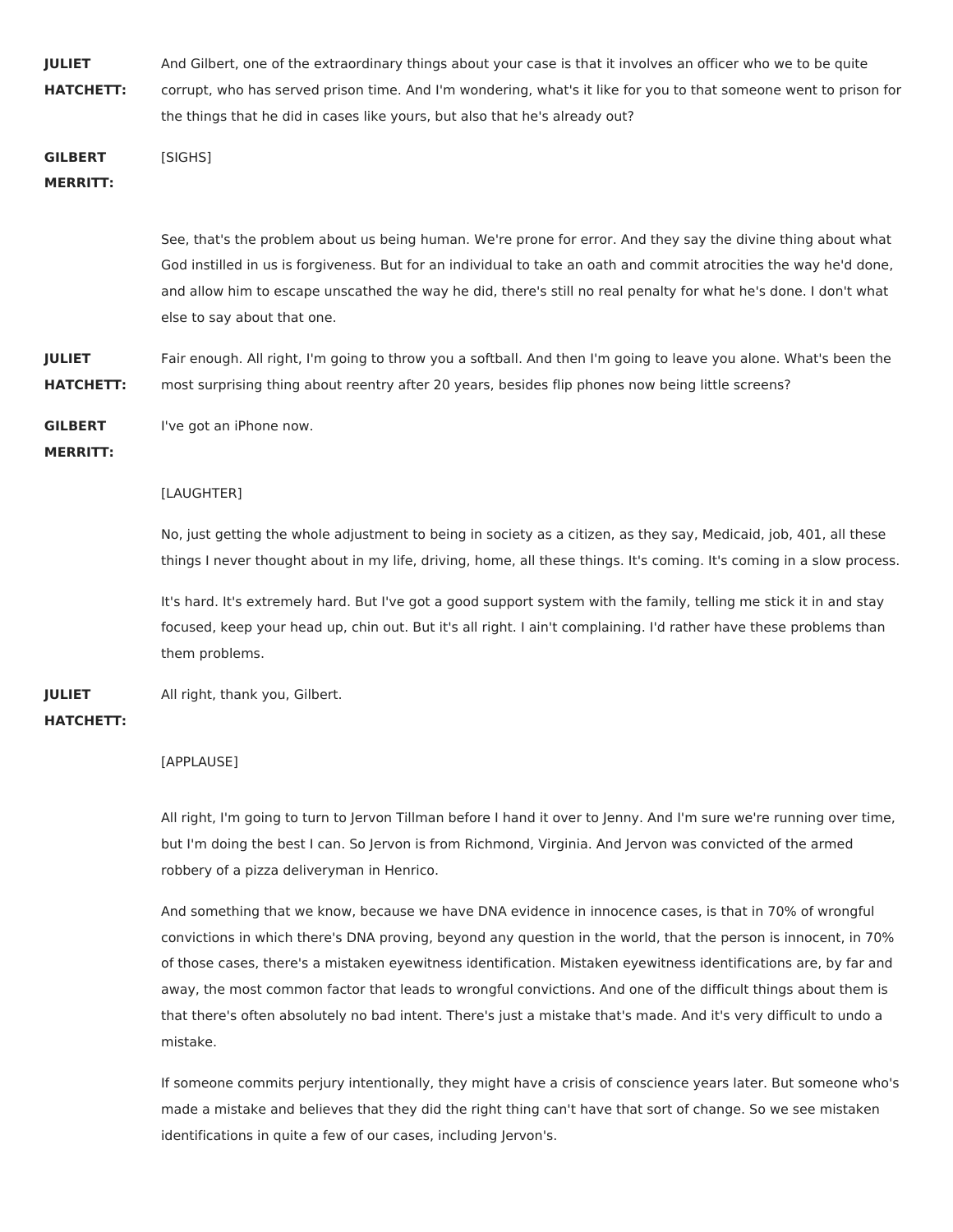But Jervon's case, I think, has the most startling mistaken eyewitness identification I've ever seen. Jervon, will you stand up for me? So Jervon is 6' 3". And he's a trim man. You can sit back down now.

The individual, the victim of the robbery, described his attacker as 5' 10" and a stocky build, which I think is pretty clearly not Jervon. And the perpetrator of the crime that Jervon was convicted of was carrying a gun and was partially masked. So his face was partially obscured. You couldn't really make an identification of this person. And the presence of the gun is significant because guns create what's called the weapon-focus effect, which makes it much more difficult for individuals to recognize and accurately perceive the person who's actually holding the gun.

The victim in this case said that he could recognize Jervon because of his eyes. So most of this perpetrator's face had been covered, but the eyes were visible. And he said that Jervon's eyes looked like Mike Singletary's eyes. And I had to Google who Mike Singletary was, but apparently he was a somewhat famous football player at some point in time.

So when we saw this case, I thought it was just nutty. I couldn't believe that this was the whole thing. It was one eyewitness. That was the entire case.

The person had also-- the victim and also identified Jervon in a highly suggestive way. He had found him on a list of wanted individuals. Jervon has no problem with admitting there are things he has done, But this was a crime he did not commit.

So we got involved in the case, saw that it was just a wildly inaccurate and problematic eyewitness identification, with pretty much every red flag that you can have. And so started working on it. And eventually decided that the best way to advocate for Jervon was through an absolute pardon, because the legal mechanisms available to him on this kind of scant evidence, without a witness who understood that he'd made a mistake, was going to be very difficult.

So we advocated for an absolute pardon. And Jervon received an absolute pardon in January 2022. And so--

#### [APPLAUSE]

--so Jervon, one of the questions I have for you is, when you were going into court, and you knew the only evidence against you was one eyewitness identification-- oh, and I should add that the initial description of the perpetrator, it appears, was not actually turned over to the defense at the time of trial, so losing the ability to cross-examine on that. But Jervon, did you think there is any way you'd be convicted on that evidence?

**JERVON TILLMAN:** I was so sure I wouldn't be convicted, I told my family not to even come, seriously. I told them not even come. I'm like, when I go in this courtroom, whoever this guy is, when he sees me, even with a mask on-- I didn't know what he said the guy looked like before me or nothing. I was like, man, when this man sees me, he's guaranteed he's going to be like, man, I don't think-- something against saying that it's me.

> And that man was looking at me like he had seen me his whole life. And I had never seen the man before in my life. So I'm like-- now I'm thinking, I never put a defense up because I didn't think about even putting a defense, even though I asked my mom did she remember where I was at the time, because they finally gave me a date when they say it happened.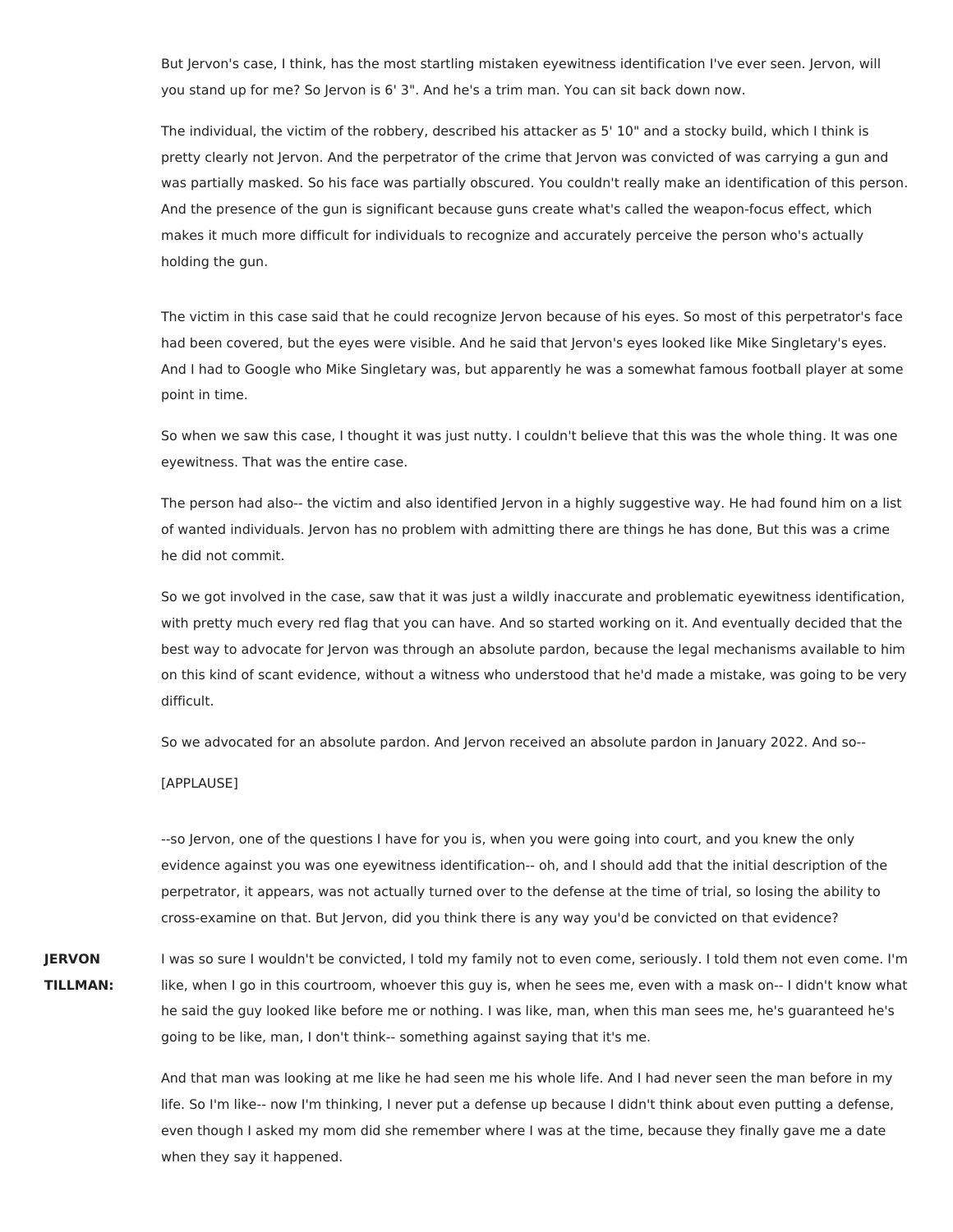|                                   | So my mom was like, yeah, you remember you were at the house? I had to keep you at the house. You had to get<br>your daughter off the bus for those days. Oh, yeah, I remember I was in house. I said me, you, my sister, and my<br>mom, we were sleeping downstairs. I remember. She's like, yeah, and you left and got on the bus the next day.<br>So, boom.                            |
|-----------------------------------|-------------------------------------------------------------------------------------------------------------------------------------------------------------------------------------------------------------------------------------------------------------------------------------------------------------------------------------------------------------------------------------------|
|                                   | I'm telling my lawyer, I'm like, man, I know where I was at at the time. But he was like, you don't need that.<br>You're good. They don't got nothing. They're saying--                                                                                                                                                                                                                   |
|                                   | Go in there, the judge started speaking Japanese. I ain't know how much time he gave me. I'm like, man, what did<br>he say? The lawyer, he's like, I'm going to [? tell ?] [? you ?] [? everything ?] in the back. They take me-- you<br>know?                                                                                                                                            |
| <b>JULIET</b><br><b>HATCHETT:</b> | So Jervon had a bench trial and was sentenced to 25 years                                                                                                                                                                                                                                                                                                                                 |
|                                   | But it was an extraordinarily long sentence for the crime. And Jervon, you served, I believe we calculated about 8<br>and 1/2 of those years, before your release. Jervon, did you ever consider taking a plea deal in that case?                                                                                                                                                         |
| <b>JERVON</b><br><b>TILLMAN:</b>  | Never.                                                                                                                                                                                                                                                                                                                                                                                    |
| <b>JULIET</b><br><b>HATCHETT:</b> | Why is that?                                                                                                                                                                                                                                                                                                                                                                              |
| <b>JERVON</b><br><b>TILLMAN:</b>  | Not once. Even if they had said I went home that day, I wouldn't-- my mind would have never-- the way I am<br>inside, I never would take no-- why would I do that? Y'all need to find out who did that. I ain't got nothing to do<br>with it.                                                                                                                                             |
|                                   | The law said if I do a hundred crimes, then I'm convicted of 100 crimes. If 101 crimes get committed, I don't get<br>convicted of that extra crime. But that's not what happened. These people convicted me of all the crimes. They<br>didn't care.                                                                                                                                       |
|                                   | Like I said, I don't ever claim to be this type of man that never did anything. Yeah, I've done things that I'm not<br>proud of. But I didn't commit this crime. So that's what I'm telling you. But they didn't care.                                                                                                                                                                    |
| <b>JULIET</b><br><b>HATCHETT:</b> | Yeah, and one of the problems in Jervon's case, that we see in a lot of cases, is that when a person gets wrapped<br>up in the criminal justice system, they become more likely to be wrongfully convicted. Once you're in the system,<br>once your mug shots in the system, once you're known to officers, you're much more likely to be suspected of a<br>crime that you didn't commit. |
|                                   | And in this case, that's exactly what happened. And I think that, Jervon, your case illustrates the importance of<br>recognizing that to be innocent of one crime, you don't have to be perfect from your whole life. Everyone who is<br>wrongfully convicted of something they didn't do is deserving of justice and release.                                                            |
|                                   | And in fact, I think we need to be paying attention to the fact that we are more likely to wrongfully convict people                                                                                                                                                                                                                                                                      |

who are wrapped up in the criminal justice system. Jervon, how's it been since you got out?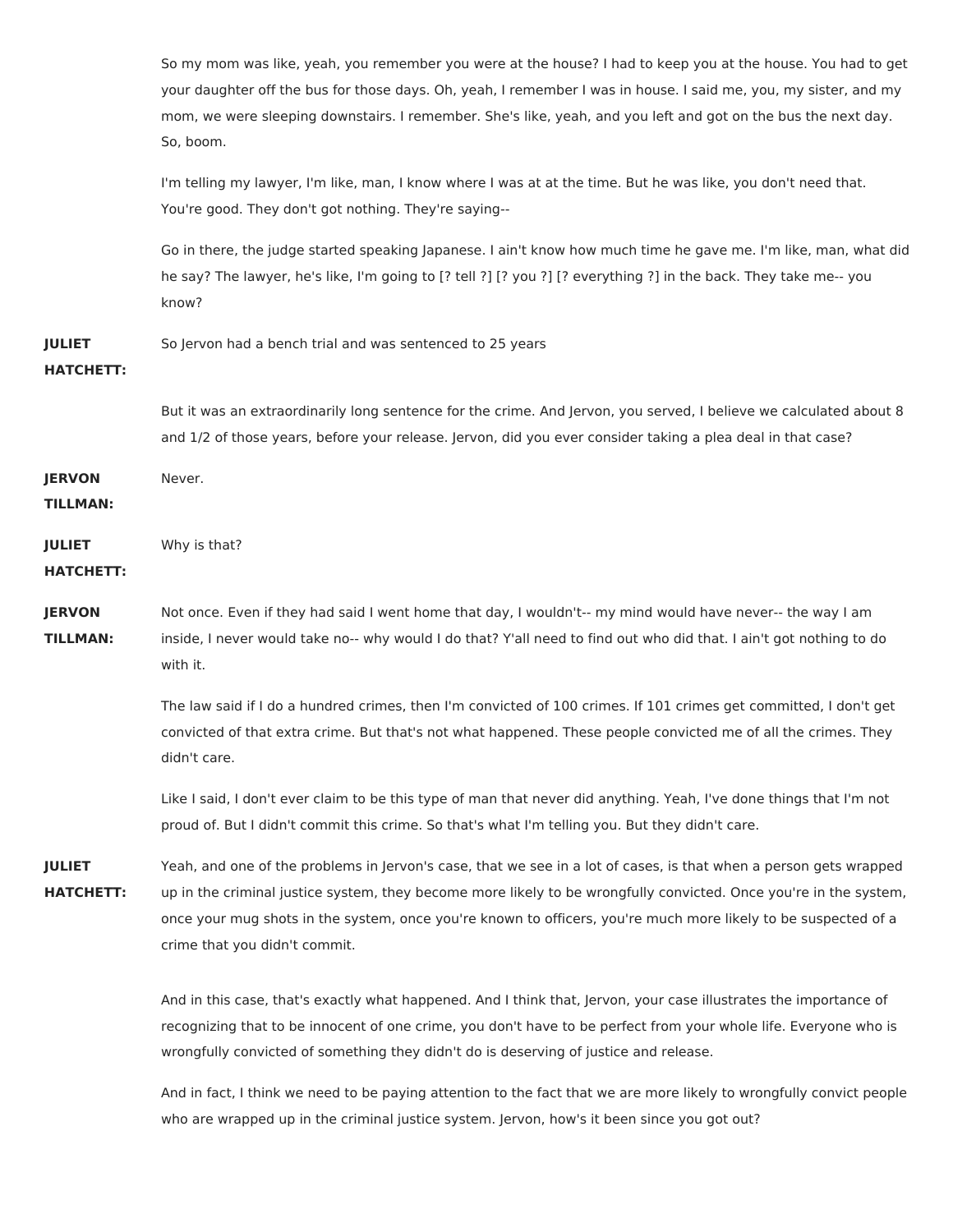**JERVON TILLMAN:**

## [LAUGHTER]

I am serious. I'm talking about like-- sometimes I'll be alone a lot, because the transition from being in prison to being out here, you start to learn that place really messed your psych up. So you have to learn how to adapt to, I could say, "normal," you know what I mean.

So a lot of times, now, I'm still alone, but I'm happy. I'm very, very happy. And it [? seems ?] like-- and this is the beginning. I don't know. It's just, like what I say sometimes, I might just get up in the morning, 4 o'clock in the morning. I can't go back to sleep, but I'm just so excited. And I go walk down the street and might be crying. But I ain't crying because I'm sad. And I ain't crying-- I ain't hiding it either.

I don't really want anybody to see me, but at the same time, I'm happy. I'm free. Those people finally gave me a second chance when I shouldn't even have had to ask for a second chance. But I got it [? and I'm out ?] [? here. ?] So but I ain't go no complaints. I'm just glad that the world made a Juliet and a Serena. I'm just blessed for that, for real.

And the co-founder down there, thank you all, everybody. Even the people that's not got out yet, they're going to need y'all, because it's more people in there. It's not a lot. There's a whole lot of people in there, lying, saying they ain't did nothing, but there's some people in there that didn't do it. And they need to get out here too. They need to feel this.

**[? LAMAR** ?] [INAUDIBLE]

**BARNES:**

**JULIET** All right, thank you, Jervon.

## **HATCHETT:**

[APPLAUSE]

**JENNY:** All right, we're going to talk with Bobby Morman next. How are you doing, Bobby? Get the mic in front of you.

So Bobby was convicted of a drive-by shooting in Norfolk in the 1990s. Fortunately, no one was injured. No one was hit. And Bobby was convicted based on the testimony from the three witnesses who were supposedly targets of the drive by.

Bobby's case is pretty extraordinary because at Bobby's trial, the actual shooter, and every other person in the car that night, testified and said I was the one that fired the gun. And we were the ones in the car. And Bobby was not with us. Bobby had nothing to do with this.

Bobby also presented his alibi. He was playing video games at the 7-Eleven nearby. Nonetheless, he was convicted and he was sentenced to 48 years in prison. Bobby served over 20 years in prison before he was released on parole in 2016.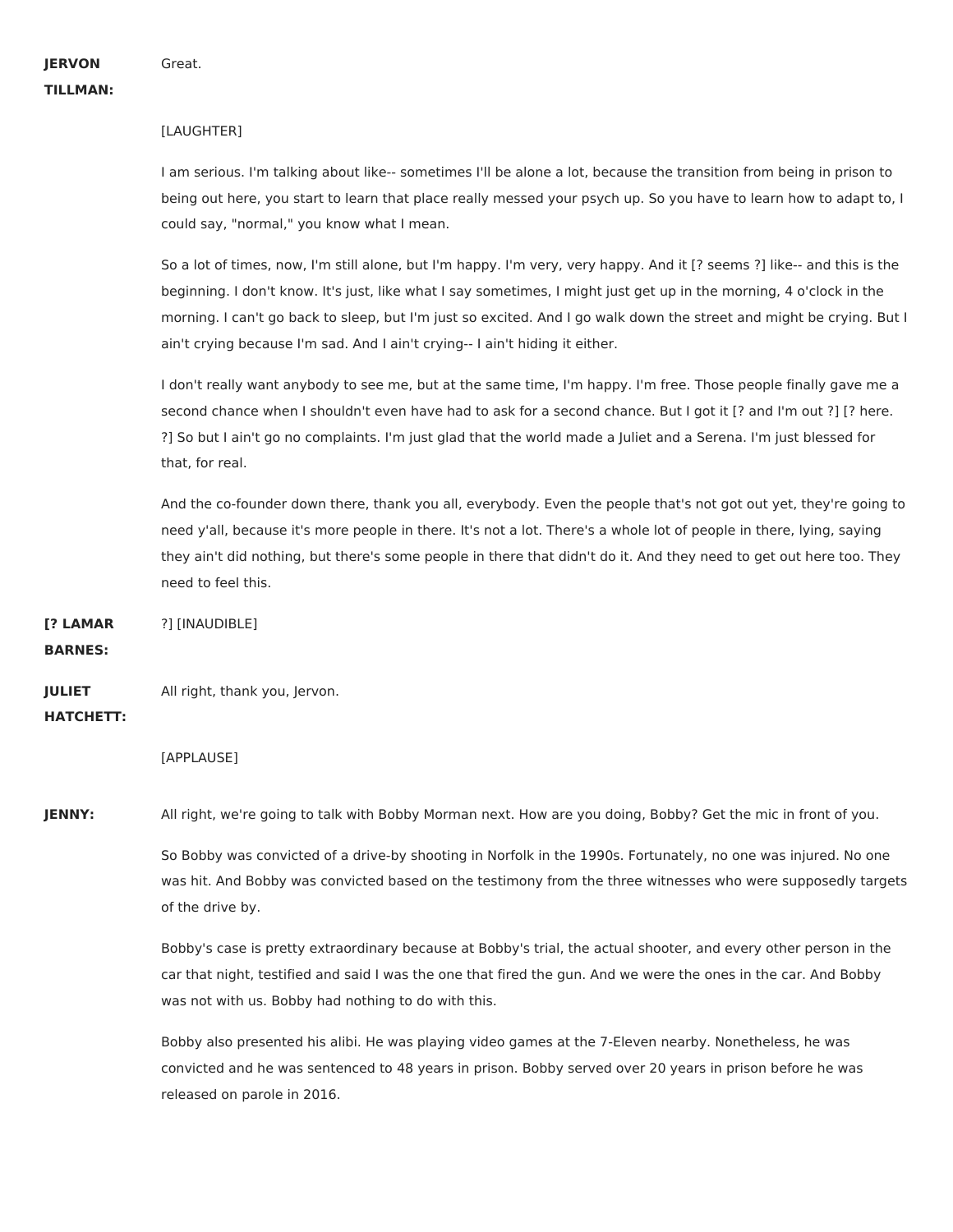So Bobby has been out, I think, longer than anyone else up here this evening, for about six years. And Bobby, I want to go back. I imagine that it was pretty darn shocking that you were convicted based on evidence at your trial, when the actual shooter testified that he did it and you had nothing to do with it. Can you even begin to answer the question of how or why you were convicted of this crime?

**BOBBY** No, no, I can't answer the question. I don't know.

**MORMAN:**

**JENNY:** And when the judge sentenced you, after you were convicted, you continued to profess your innocence. And at the sentencing, the judge took offense to that. Do you remember what he said?

**BOBBY MORMAN:** What did he say, Ma? I don't remember, somebody bring the ceiling down or something? I don't know. He said somebody about a ceiling.

**MARY** [INAUDIBLE].

**MORMAN:**

**BOBBY MORMAN:** Oh, Mama's crying. That's why I don't like talking about it. But anyway, He said he would bring the courthouse down on me or something. I don't know.

- **JENNY:** The judge seemed to be offended that you continued to profess your ignorance, and sentenced you to an extraordinary sentence, particularly for a crime in which no one was injured. So Bobby, like I said, you've been out for about six years now. Can you talk a little bit about what the struggles were when you first were released and what your life has been like since your release?
- **BOBBY MORMAN:** Yeah, well, I feel like I'm rapping or something with this microphone. But I don't know. I'm a rapper. I'm joking. But anyway, you've got to laugh.

But when I first came home, it was-- you can't really-- it's hard explain to people that have never done time. I went in 18. I came out 41.

So coming home, I came home to a new world. And prison messes you up mentally. So I've got like PTSD, but I don't take medicine for it.

So it was hard. I say it's great, thanks to my family, because my parents, they were there the whole time. Innocence Project, the parole board, Trudy, all them, they helped me out a lot. But you know it's hard, but that's the past.

I'm here now. I'm in front of you all. I love the Innocence Project. I'm forever in debt to them.

And it's about-- right now, I'm good. I'm working. You what I'm saying? I ain't been in no trouble.

Been home over six years. Went in at 18, came out 41. I'm sitting in front of you all now. So I'm good.

[APPLAUSE]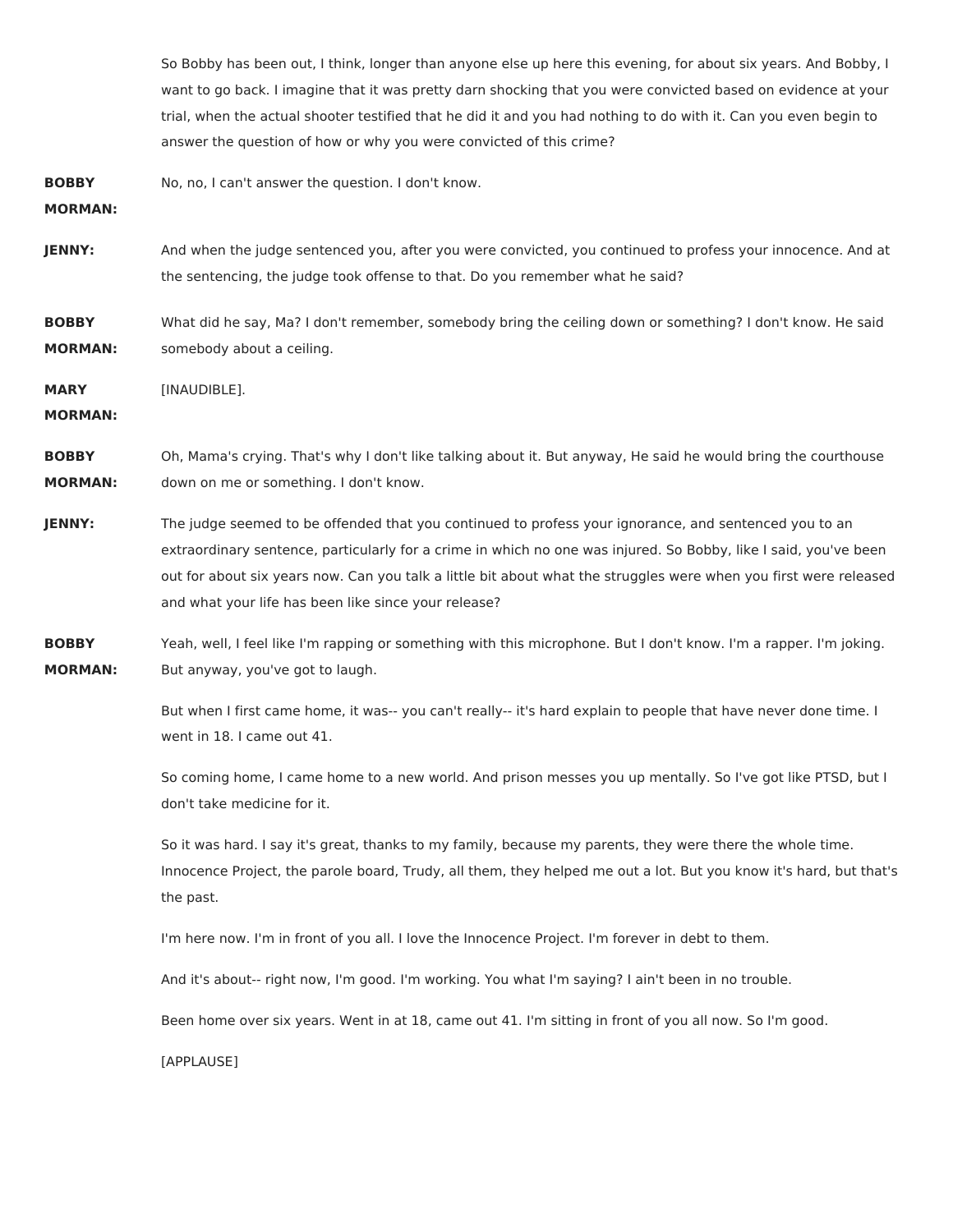| JENNY:                         | Bobby, In January and February of this year, you were part of a group of folks who had to advocate for your                                                                                                                                                                                                  |
|--------------------------------|--------------------------------------------------------------------------------------------------------------------------------------------------------------------------------------------------------------------------------------------------------------------------------------------------------------|
|                                | compensation before the General Assembly, in order to get compensation for your wrongful conviction. Can you<br>talk a little bit about what it was like to have to argue that you should be compensated?                                                                                                    |
|                                |                                                                                                                                                                                                                                                                                                              |
| <b>BOBBY</b><br><b>MORMAN:</b> | Well, it was a new world. It was like, I don't know. I'm not going to say-- it was-- put it this way. It was different.                                                                                                                                                                                      |
|                                | It was-- I'm in front of Republicans, Democrats, liberals, whatever. But no disrespect, I don't know if there's no<br>Republicans in the audience, but the Republicans weren't that cool, but the Democrats were all right. That's all<br>I'm going to say.                                                  |
|                                | Some Republicans were cool, though. It was cool, though. I had a good time. It was cool. I'm sorry if I offended<br>anybody.                                                                                                                                                                                 |
|                                | [LAUGHTER]                                                                                                                                                                                                                                                                                                   |
| JENNY:                         | And Bobby, you were finally exonerated last summer. Can you talk a little bit about how you feel, or hope, or<br>think your life's going to change since the exoneration?                                                                                                                                    |
| <b>BOBBY</b><br><b>MORMAN:</b> | Ah, you know, it was good. And I'm glad they recognized that I was in there for something I didn't do. But money<br>is not going to replace the time I was gone from my family or the almost 23 years I spent in prison. It's going to<br>help, but what people don't get, it really doesn't change nothing. |
|                                | It's going to help me and my family, but it's cool. It's good. I feel good that the governor did that. I salute him for<br>that. But above all, I salute my family, the Innocence Project, and Virginia Parole Board, and News Channel 3, and<br>whoever else was really down for me. You what I mean?       |
|                                | That's what it's about.                                                                                                                                                                                                                                                                                      |
| <b>MARY</b><br><b>MORMAN:</b>  | What about Trudy?                                                                                                                                                                                                                                                                                            |
| <b>BOBBY</b><br><b>MORMAN:</b> | Yeah, I said Trudy. Well, Ma, you can't-- I'm going to get Trudy in trouble. You cannot say "Trudy," you got to say<br>"parole board." The boss is here.                                                                                                                                                     |
|                                | [LAUGHTER]                                                                                                                                                                                                                                                                                                   |
|                                | My mama let everybody know, it's Trudy.                                                                                                                                                                                                                                                                      |
|                                | [JULIET LAUGHS]                                                                                                                                                                                                                                                                                              |
| JENNY:                         | All right, thank you, Bobby.                                                                                                                                                                                                                                                                                 |
|                                | [APPLAUSE]                                                                                                                                                                                                                                                                                                   |
| <b>BOBBY</b><br><b>MORMAN:</b> | OK.                                                                                                                                                                                                                                                                                                          |
| JENNY:                         | Lamont.                                                                                                                                                                                                                                                                                                      |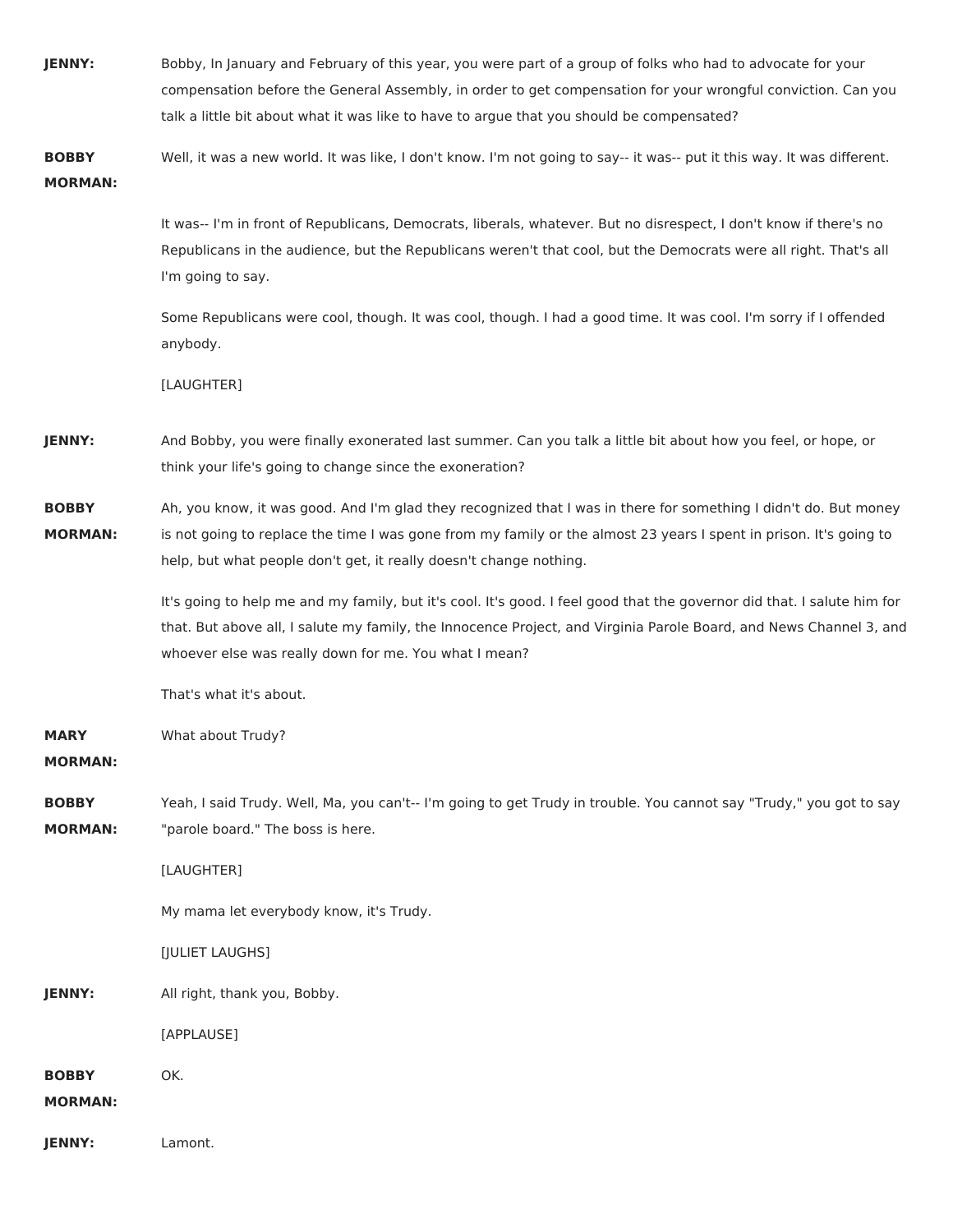### [APPLAUSE]

Lamont, pull on up to the mic.

| <b>LAMONT</b>   | Yeah. |
|-----------------|-------|
| <b>MADISON:</b> |       |

## JENNY: I want to next introduce Lamont Madison, who is our most recently-released client. He has been out for just about two months now. And he was released on parole. Lamont was convicted of a 1997 robbery in Norfolk and Virginia-- I'm sorry, Virginia Beach. And he was sentenced to 28 years in prison.

We worked on Lamont's case for a good while before we actually filed anything in court. And when we decided to file, we decided to file a petition for writ of actual innocence, because we thought we had sufficient evidence that he was innocent. That evidence included repeated confessions from the actual perpetrator of this robbery, a man who was, and is, in federal prison for other crimes, including murder.

He confessed on three separate occasions, to lawyers and to detectives, that he had committed this robbery. He also said he had never heard of James Lamont Madison, and that Mr. Madison had nothing to do with this robbery. So we thought, OK, that's a nice confession to have.

We also had statements from the victims in the robbery, one of whom said there was nobody as short as Mr. Madison involved in this crime. And the other person, who identified Mr. Madison at the time of trial, said my identification was basically coerced by the officer that was working with me in this case, and that he was never sure of his identification of Mr. Madison, and that the officer gave him information to make him believe that Mr. Madison was, in fact, the perpetrator.

So we had statements from both victims saying I don't that guy. And we had statements from the actual perpetrator saying, I did this. I did this with other people. I've never met this guy. He had nothing to do with this crime.

We filed our petition for writ of actual innocence in the Virginia Court of Appeals. We lost. We appealed to the Virginia Supreme Court and we lost. I have to say I was genuinely shocked.

And I'm used to losing. I lose most of my cases in my career. Hopefully that's not a comment on my competence, but just my career choices.

But I want to start with, Lamont, how you managed the losses when we were in prison-- when you were in prison and we were fighting this battle unsuccessfully, and how you managed to stay strong. You were often the cheerleader for me. And so I want you to talk a little bit about how you managed that.

**LAMONT MADISON:** Well, you know me. I come from Norfolk, so I come from the projects. Whoever doesn't know about the projects, that's what they call the lowest of the lowest. So we always grew up in a struggle. So that kind of strengthened me for life ahead.

> I never knew it was going to be prison, but it all is building strength up on the inside that nobody can take from, you understand? So when they locked me up, wrongfully convicted, there was a loss right there.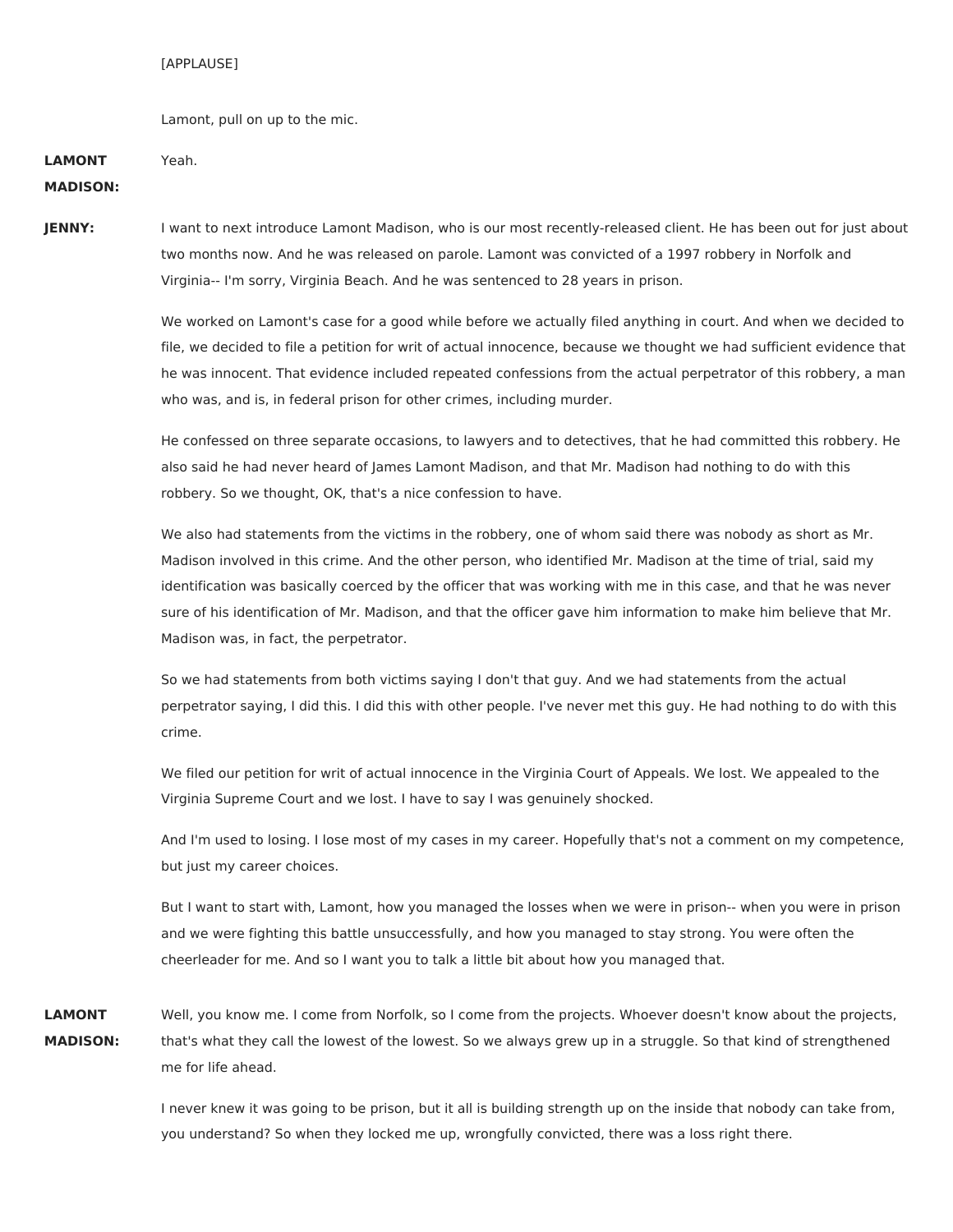But I was like him-- I just got to get it out. Somebody's got to hear it, you understand? Because my family believed me, but I need somebody who is not joined to my family to believe it.

So I was right in the right. And I was getting turned down. But it was nothing. I'm used to. It I'm used to getting pushed to the wayside, you understand? So I had that inner strength in me.

So finally, when they came to me with the news about-- well, let me show you this. In my life, everything-- like I say, I come from a struggle. So everything I get, it be a blessing. Stuff that go good for me, it doesn't just come regular. God makes sure he's shored in a blessing for him.

So the judge, he won't believe me, because it would have been too easy, so I had to come through them, you understand? So that way, when I have my story to tell, I can show how it came from a blessing.

So when they came to me and told me about it, they even brought me more news that the dude, out of everything in the world, every place in the world, the guy saw the dude that did it in a club at nighttime. And he was just so happened with his cousin or his family member, and said, look, that looks like the dude that robbed me, yo. And it just so happened how God's so good, the dude knew the dude's name that did it, you understand? So that's how we got the ball rolling. And that's how we found the dude's name.

And again, it doesn't happen for me. The dude admitted to everything. I used to have a mouth full of gold [? that ?] [? were ?] [? on ?] my teeth [? regularly ?]

So dude said, oh, they might got him mixed up with my homeboy with that gold in his mouth. You understand? So the little small stuff like that, that's how I overcame. So that's how I kept my strength through, small stuff, not big stuff, small stuff.

And that's how I survived. So that's why I had the strength to help them, you understand? When she was fighting, she'd go hard too. They go hard.

What's that other lady that was with you?

| JENNY:                           | Huh?                                                                                           |
|----------------------------------|------------------------------------------------------------------------------------------------|
| <b>LAMONT</b><br><b>MADISON:</b> | Who was that, Juliet?                                                                          |
| [? DEIRDRE<br><b>ENRIGHT:</b>    | ?] Yes.                                                                                        |
| <b>LAMONT</b><br><b>MADISON:</b> | Juliet, there.                                                                                 |
| JENNY:                           | Juliet.                                                                                        |
| <b>LAMONT</b><br><b>MADISON:</b> | Yeah, she was behind her, helping out, look, look, go attack them people. They were attacking. |

[LAUGHTER]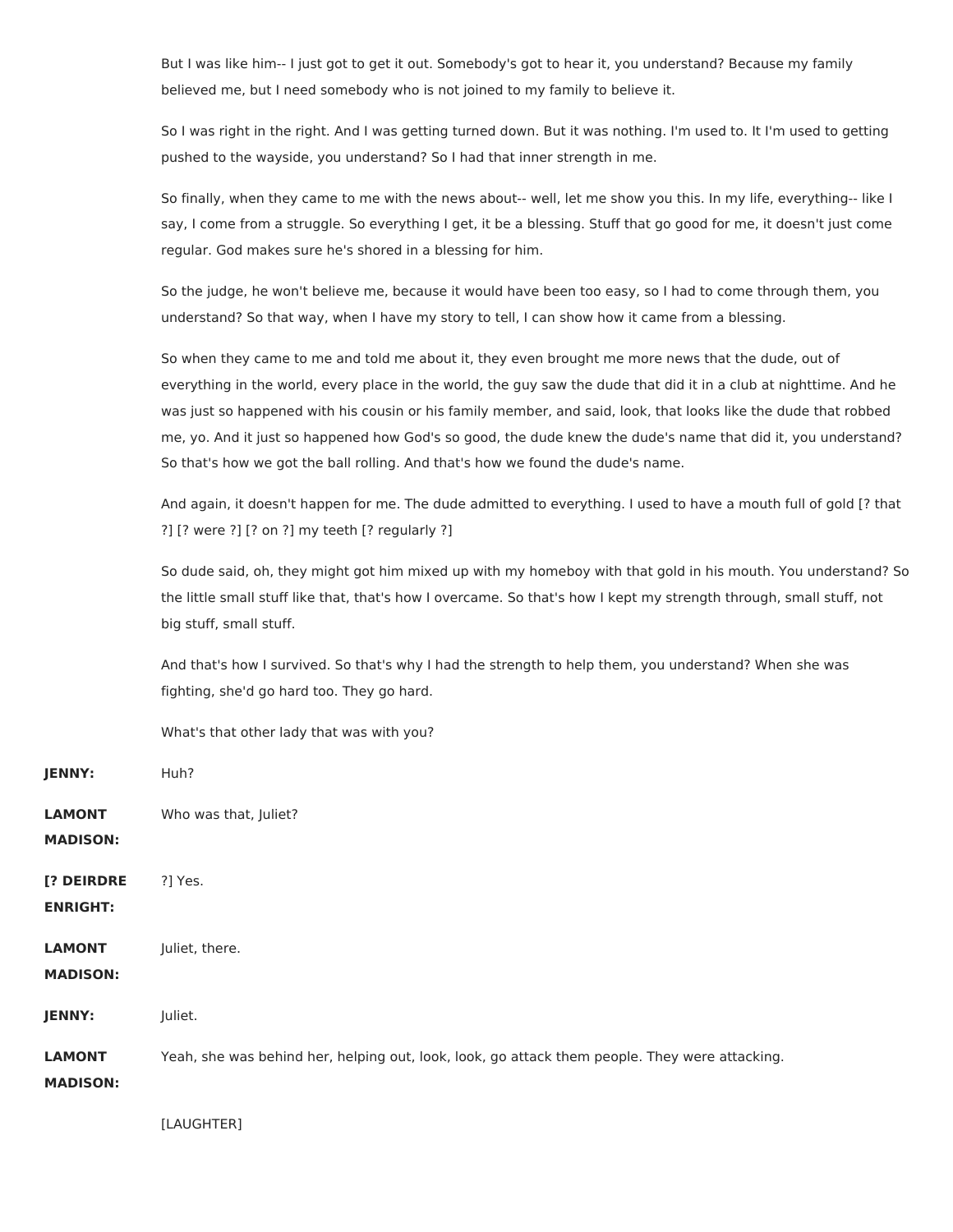They were fighting hard, you understand? And like me and him, we said in the back room, I ain't never had nobody fight hard for me like that.

**JERVON** [INAUDIBLE]. They go hard.

**TILLMAN:**

**LAMONT MADISON:** I ain't never had nobody fight hard for me like that. So that also added on to my strength. So I'm like, oh, so I'm a fighter naturally, with on the inside, but now I see somebody out there that's not connected to my family that's going hard. And they hear me. And they believe me. You understand? So that's how I hold my strength together through the whole thing. You feel me?

```
[APPLAUSE]
```
- **JENNY:** Lamont, do you-- when you think about your case and your trial, do you identify any one or anything that is to blame for that wrongful conviction?
- **LAMONT MADISON:** Yeah, the system. The system's wicked. That's why I give thanks for all of y'all that's fighting for criminal justice, because the system is wicked. We need y'all.

**LAMAR** That's right.

**BARNES:**

- **LAMONT MADISON:** Because people ain't going to listen to us. Now, they got us up here now for y'all to hear us. But besides this, we would have been hidden in the back, you understand? So this is a glorious thing that they've got us up here so our voices can be heard.
	- The young lady that was bringing me up here, she was on the phone with somebody, called me from prison. And their voice can't be heard, but she was right there to hear the man's voice heard. He's an innocent person. But he can't-- where we come from, even if you don't do it, you can't tell on the one that did do it. So you still got to get the repercussions, you understand?
	- This man's crying from prison, behind prison walls, right now, on our way up here, talking on the phone like, yo, can you talk to Jennifer when you get there? You understand?
	- So that's how it is, man. We have to be heard. We have to be heard. So whoever could help, man, I urge you all. And like the brother said down there, thank God for people like y'all. You understand? Whatever you went through in life that gave you that strength or whatever, that want to fight for criminal justice, we give you thanks for that, you understand? Whatever happens.
- **JERVON TILLMAN:** For real. [APPLAUSE] **LAMONT MADISON:** But we need y'all. We need y'all. We do. **JENNY:** All right. Lamont, this is the last question. You're going to wrap up the program. No pressure. You ready?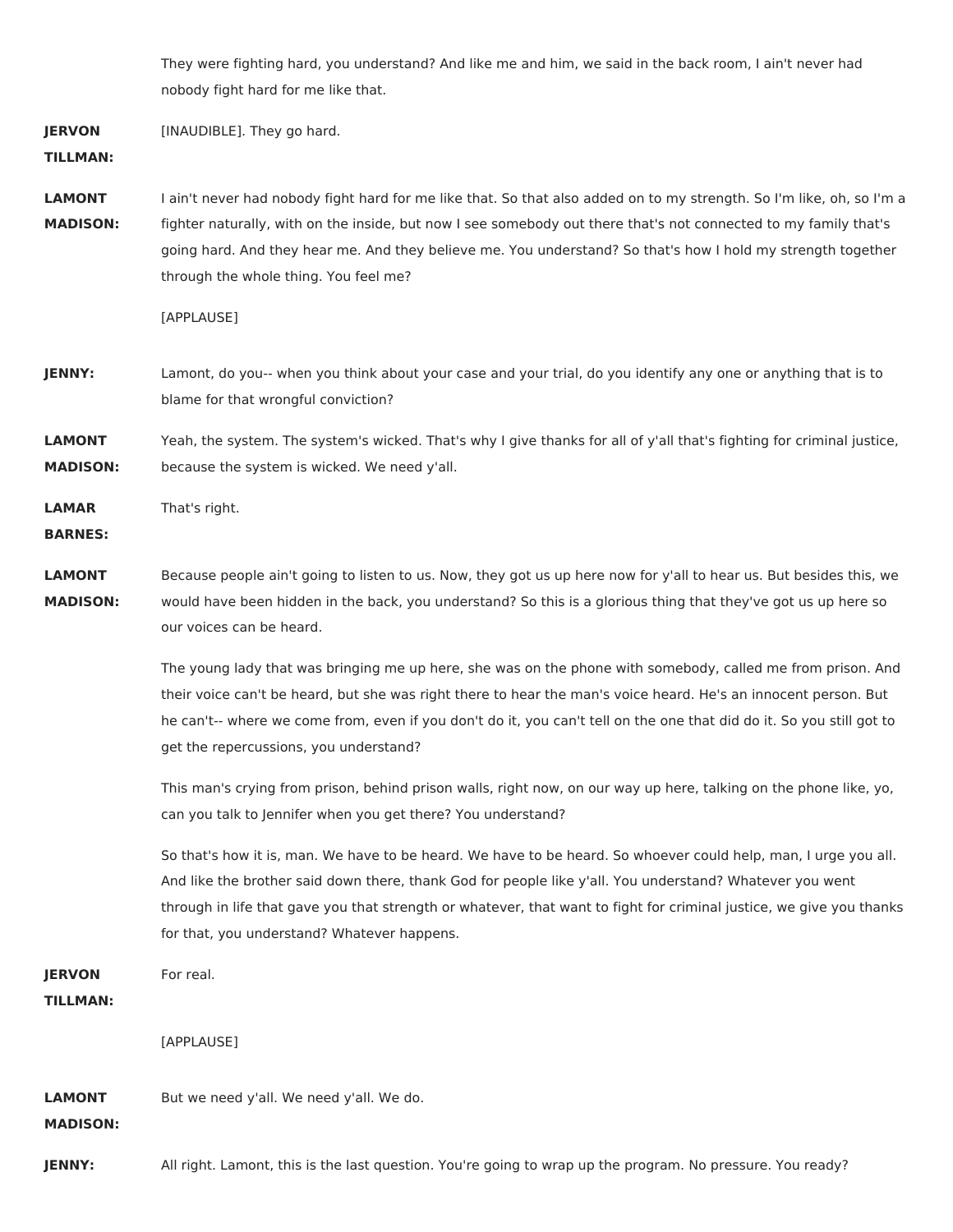| <b>LAMONT</b><br><b>MADISON:</b>  | All right, OK.                                                                                                                                                                                                                                                                                                                                  |
|-----------------------------------|-------------------------------------------------------------------------------------------------------------------------------------------------------------------------------------------------------------------------------------------------------------------------------------------------------------------------------------------------|
| JENNY:                            | Lamont, how have you found life on the outside in the past two months?                                                                                                                                                                                                                                                                          |
| <b>LAMONT</b><br><b>MADISON:</b>  | Well, first and foremost, give thanks to God because I'm free. So that supersedes everything. That supersedes<br>everything. So what I'm about to say, I still give thanks for my freedom.                                                                                                                                                      |
|                                   | But since I've been out, it's been a struggle, because I was straight in prison. But now I come out here in this real<br>world, with real stuff going on, you understand? So I always had to take a step back and then look at life again.                                                                                                      |
|                                   | So every day, I've got to keep revamping myself to get according to what's going on out here. Right now-- look, I<br>was born in 1975. Somebody had my Social Security number in 1965, so 10 years before I was born. But I was a<br>illegal dude on the street. So I never knew that. I never had no job or nothing.                           |
|                                   | Now I come out of prison, I can never use that. They took that Social Security number from me. So I'm an alien<br>walk around. I don't have no number, no nothing. And I still have to stay focused and remember I'm free.                                                                                                                      |
|                                   | Free is better than anything. So that's how I have to live right now. So with their help, I'm trying to get my Social<br>Security situation straight. I can never get a real job. I'll do a little \$35 job, working in the barbershop. And again,<br>I got blessed, because the man doesn't know me from nowhere, and he just gave me the job. |
|                                   | He gave me a test run, one head. He's like, oh, you got it. And he gave me the keys, the next day, to the barber<br>shop. Trust, only God alone can do that.                                                                                                                                                                                    |
| <b>LAMAR</b><br><b>BARNES:</b>    | Peace.                                                                                                                                                                                                                                                                                                                                          |
| <b>LAMONT</b><br><b>MADISON:</b>  | You see me? So we y'all. Help us, please. And it's still voices that need to be heard too, because we aren't going<br>to be the first or the last. Y'all going to be like, damn, that many people? Because there are going to be some<br>after this too, and some after that too. But with y'all ears and our voice, it could get done.         |
| LAMAR<br><b>BARNES:</b>           | Peace.                                                                                                                                                                                                                                                                                                                                          |
| <b>LAMONT</b><br><b>MADISON:</b>  | You see me? Blessed.                                                                                                                                                                                                                                                                                                                            |
| JENNY:                            | Thank you, Lamont.                                                                                                                                                                                                                                                                                                                              |
| <b>JULIET</b><br><b>HATCHETT:</b> | I want to thank you all for being here. We're very grateful. It is a really extraordinary thing to have all of these<br>clients, nine clients here, to tell their stories. It's pretty extraordinary to look across this room and see all these<br>faces.                                                                                       |
|                                   | I want to thank our sponsors, some law firms who very generously donated, Reed Smith, Baker Botts, Troutman<br>Pepper, Debevoise & Plimpton, White and Case, and Themis Bar Review.                                                                                                                                                             |
|                                   | [APPLAUSE]                                                                                                                                                                                                                                                                                                                                      |